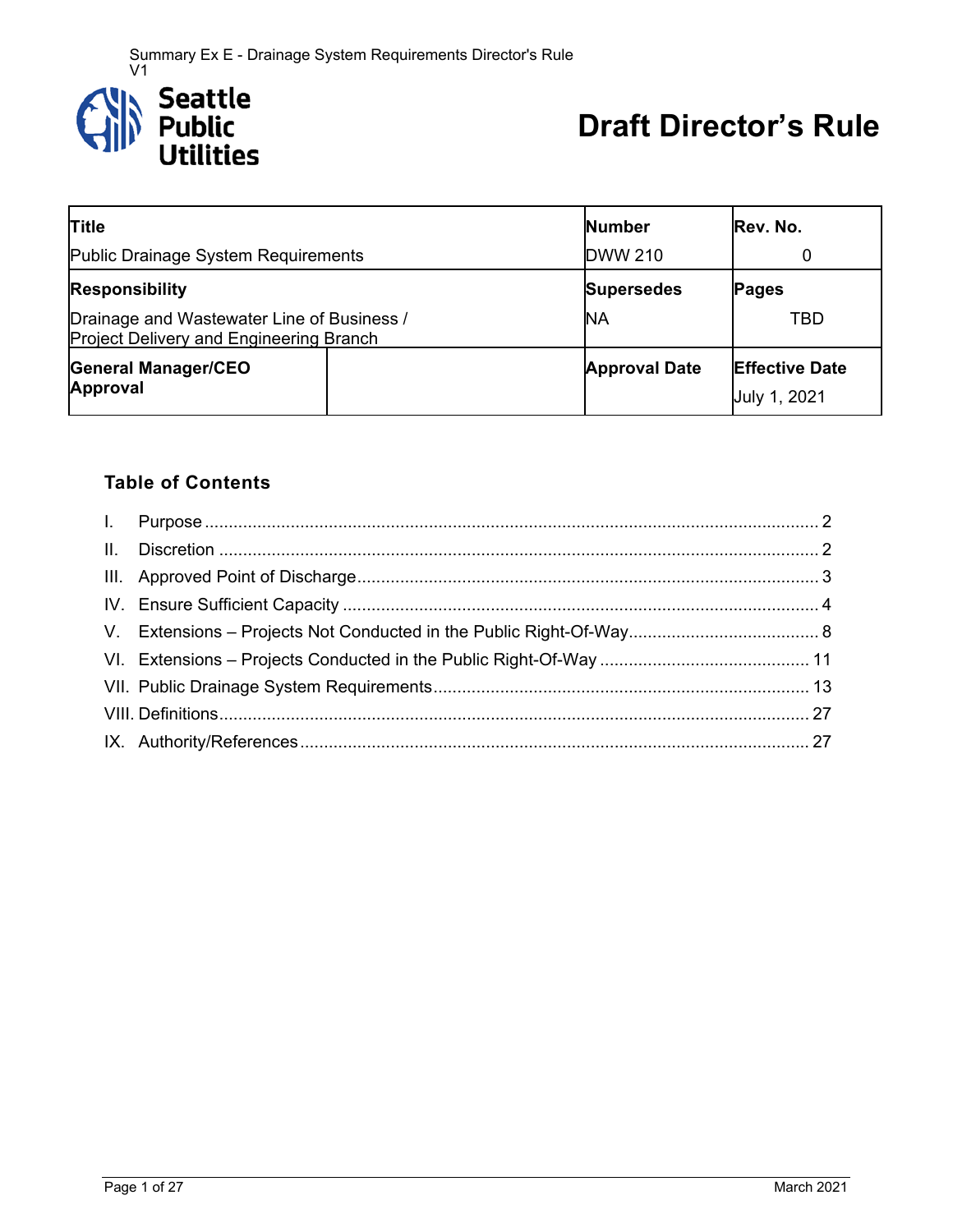## 1 **I. PURPOSE**

| $\overline{2}$<br>3<br>4<br>5<br>6 |    | To support implementation of the Stormwater Code, the Director of Seattle Public<br>Α.<br>Utilities (SPU) promulgates rules that provided specific technical requirements, criteria,<br>guidelines, and additional information. This Director's Rule consists of rules for the<br>purpose of implementing the Stormwater Code, specifically the following sections of the<br>Seattle Municipal Code (SMC): |
|------------------------------------|----|------------------------------------------------------------------------------------------------------------------------------------------------------------------------------------------------------------------------------------------------------------------------------------------------------------------------------------------------------------------------------------------------------------|
| 7<br>8                             |    | 1) Minimum Requirements for Discharge Point (SMC 22.805.020.B) (also known as<br>"Approved Point of Discharge")                                                                                                                                                                                                                                                                                            |
| 9                                  |    | 2) Ensure Sufficient Capacity (SMC 22.805.020.H)                                                                                                                                                                                                                                                                                                                                                           |
| 10<br>11                           |    | 3) Extension of Public Drainage System - Projects Not Conducted in Public Right-of-<br>Way (SMC 22.805.020.L)                                                                                                                                                                                                                                                                                              |
| 12                                 |    | B. (Typically applies to Single-family Residential and Parcel-based Projects)                                                                                                                                                                                                                                                                                                                              |
| 13<br>14                           |    | 1) Extension of Public Drainage System – Projects Conducted in Public Right-of-Way<br>(SMC 22.805.020.M)                                                                                                                                                                                                                                                                                                   |
| 15                                 |    | C. (Typically applies to Roadway Projects)                                                                                                                                                                                                                                                                                                                                                                 |
| 16                                 |    | 1) Public Drainage System Requirements (SMC 22.805.020.N)                                                                                                                                                                                                                                                                                                                                                  |
| 17<br>18<br>19                     |    | D. For terms used in this Director's Rule, refer to SMC 22.801 (Stormwater Code -<br>Definitions), SMC 21.16.030 (Side Sewer Code - Definitions), and Section VIII<br>(Definitions) of this Director's Rule.                                                                                                                                                                                               |
| 20                                 | Ш. | <b>DISCRETION</b>                                                                                                                                                                                                                                                                                                                                                                                          |
| 21<br>22<br>23<br>24               |    | A. In limited or exceptional circumstances, and when it is in the best interests of the utility,<br>SPU's General Manager/Chief Executive Officer (Director) or authorized designee,<br>may modify or waive the drainage requirements or public drainage improvements<br>under this rule.                                                                                                                  |
| 25<br>26<br>27                     |    | B. Director in this rule means the Director of SPU per SMC 22.801.050, unless otherwise<br>noted.                                                                                                                                                                                                                                                                                                          |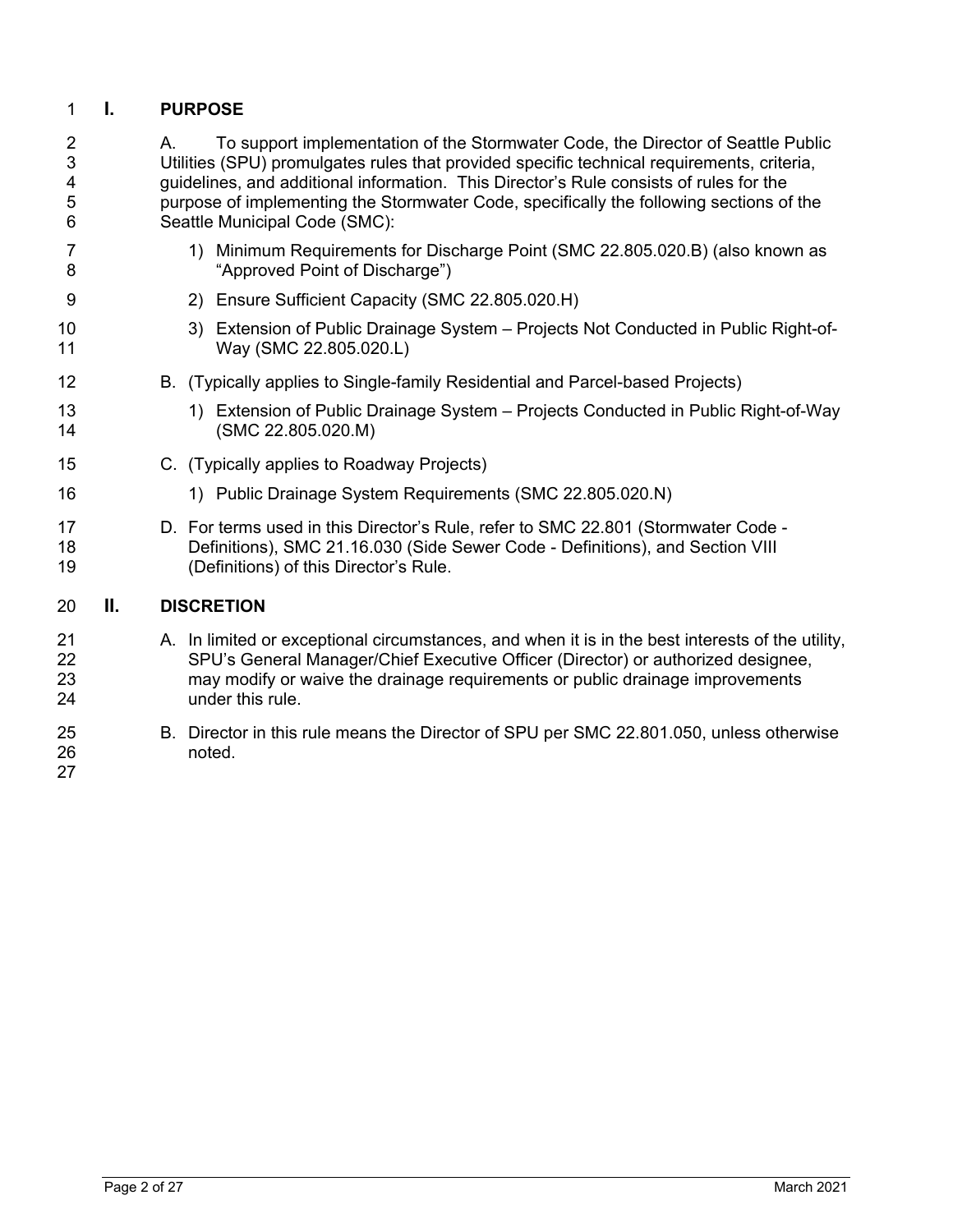# 1 **III. APPROVED POINT OF DISCHARGE**

## **Stormwater Code Language**

#### <sup>22.805.02</sup> Refer to proposed Stormwater Code **B.** Minimum Requi**rements for Discharge Point. The discharge point for drainage** water from eac**w will be selected using the state shall include**, but not be limited **Eims fratal and night of natural dramage of an index** capacity of the drainage system is adequate for the flow rate and volume. For *those projects mand ded to final rule and verally the proposed discharge point shall be identified in the drainage control plan required by this subtitle, for review and approval or disapproval by the Director.*

- 2 A. All projects shall convey stormwater flow to an approved point of discharge and include 3 overflows for all stormwater best management practices (BMPs).
- 4 B. The approved point of discharge as determined by the Director, in order of priority, 5 includes the following:
- 6 1) Receiving waters
- 7 2) Public storm drain pipes
- 8 3) Ditch and culvert system
- 9 4) Public combined sewer system
- 10 5) Infiltration on site
- 11 C. Stormwater and groundwater (including footing drains) shall not be conveyed to or 12 enter a sanitary sewer (SMC 21.16.220) even if a system was "formerly combined" 13 regardless of project size. Refer to SPU's Water & Sewer Map for "Mainlines 14 Permitted Use" in determining whether a system is classified as a sanitary sewer: 15 https://gisrevprxy.seattle.gov/wab\_ext/DSOResearch\_Ext/
- 16 D. Extension of the piped public drainage system may be required even if a ditch and 17 culvert system or a public combined sewer abuts a project. Refer to Section V 18 (Extensions – Projects Not Conducted in Public Right-of-Way) and Section VI 19 (Extensions – Projects Conducted in Public Right-of-Way for requirements.
- 20 Note: The public combined sewer is not a public drainage system by definition.
- 21 E. Seattle has a complicated system due to historical annexations, major sewer and 22 drainage projects, and other complexities. Therefore, prior to proceeding with project 23 design, confirm your project discharge location with the City of Seattle (City) through 24 the City's Preliminary Application Report (PAR) process to determine your project 25 requirements. To determine Stormwater Code project requirements for projects that 26 are not required to go through the PAR process, contact the Drainage Review Team at 27 SideSewerInfo@Seattle.gov for projects conducted on private property or 28 SPU PlanReview@Seattle.gov for projects conducted in the right-of-way.
- 29 F. The types of conveyance systems to the approved point of discharge, in order of 30 priority, include the following:
- 31 1) Direct pipe connections
- 32 2) Ditch and culvert system
- 33 3) Gutter or street flow line
- 34 4) Surface dispersal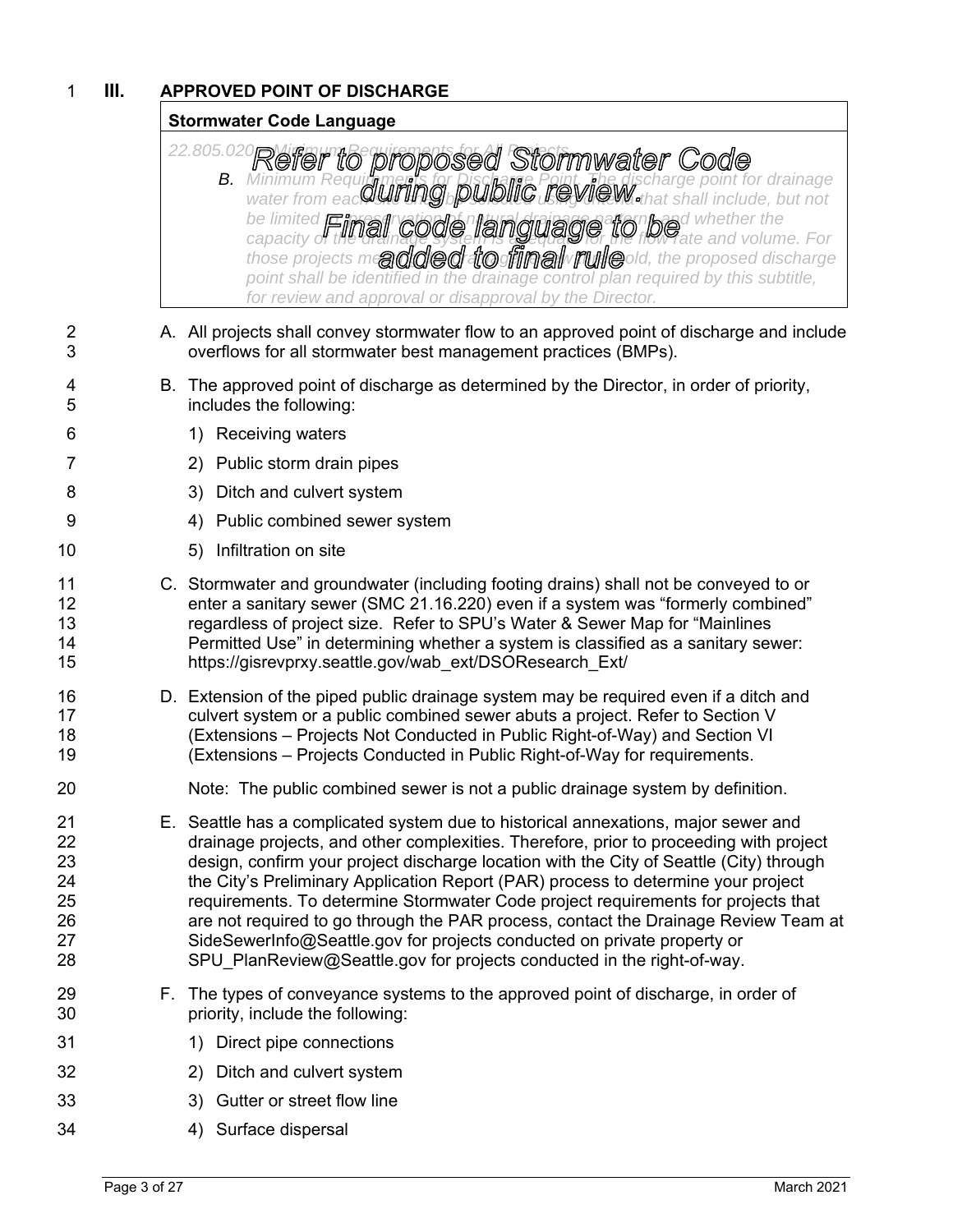# 1 **IV. ENSURE SUFFICIENT CAPACITY**

## **Stormwater Code Language**

#### *22.805.020*

*H. Ensure Sufficient Capacity. All large projects, all projects with an excavation depth of 12 feet or more below the existing grade, and all projects with an excavation*  depth **of a factor of a shallow and the located in a contract of the state of an archae shall aroundwater** depths, **shall einsure that sufficient capacity exists in the public drainage** system and public combined se**refl<b>uir trace** dotubling rewliews and any flows *from dewatering activities. Capacity analysis shall extend to at least 1/4-mile from* 

*required to install a flog calairal facility of manage fafter alrange system or public* combined sewer to accommodate flow fluit the site. This sapproved otherwise by *the Director as necessary to meet the purposes of this subtitle:* 

the discharge **point allege of an of the sign of the site. Signal transport of the site of the site of the site** 

*a. Capacity analysis for discharges to the public drainage system shall be based on peak flows with a 4 percent annual probability (25-year recurrence interval); and* 

2 This Section IV generally applies to projects that discharge to a ditch and culvert system. For

3 projects that discharge to a piped public drainage system or a public combined sewer, refer to 4 SMC 22.805.020.H (Ensure Sufficient Capacity) and SPU's Design Standards and Guidelines for 5 requirements.

| 6                    |  |               | A. Ensure Sufficient Capacity Requirements                                                                                                                                                                                                                                                                              |  |  |
|----------------------|--|---------------|-------------------------------------------------------------------------------------------------------------------------------------------------------------------------------------------------------------------------------------------------------------------------------------------------------------------------|--|--|
| 7<br>8               |  | 1)            | The minimum requirement to ensure sufficient capacity is in addition to other<br>Stormwater Code minimum requirements.                                                                                                                                                                                                  |  |  |
| 9<br>10<br>11<br>12  |  | <sup>2)</sup> | The Director may waive the requirements to perform a downstream analysis if the<br>system has been determined by the Director to have sufficient capacity or the<br>project has otherwise provided flow control (e.g., providing Peak Flow Control for<br>projects that discharge to the public combined sewer system). |  |  |
| 13<br>14<br>15<br>16 |  |               | 3) For public drainage system or combined sewer improvements, the Director shall<br>determine the type of improvements in accordance with the City's Standard Plans<br>and Specifications, SPU's Design Standards and Guidelines, and as specified in<br>rules promulgated by the Director.                             |  |  |
| 17<br>18             |  | 4)            | For projects that discharge to a ditch and culvert system where there is insufficient<br>capacity to accommodate flow from the site, provide the following:                                                                                                                                                             |  |  |
| 19<br>20<br>21       |  |               | a) For projects not conducted in the public right-of-way (e.g., Parcel-based,<br>Single-family Residential), in any order, provide one of the following to<br>accommodate flows from the site:                                                                                                                          |  |  |
| 22                   |  |               | Meet Existing Condition Standard (SMC 22.805.080.B.4) on the project site.<br>i)                                                                                                                                                                                                                                        |  |  |
| 23<br>24             |  |               | Meet Peak Control Standard (SMC 22.805.080.B.5) on the project site and<br>ii)<br>mitigate identified downstream capacity issues (Sections D & E).                                                                                                                                                                      |  |  |
| 25<br>26             |  |               | iii) Mitigate identified downstream capacity (Sections $D & E$ ) and erosion<br>(Sections B & C) issues.                                                                                                                                                                                                                |  |  |
|                      |  |               |                                                                                                                                                                                                                                                                                                                         |  |  |

*b. Capacity analysis for discharges to the public combined sewer shall be based on peak flows with a 20 percent annual probability (5-year recurrence interval).*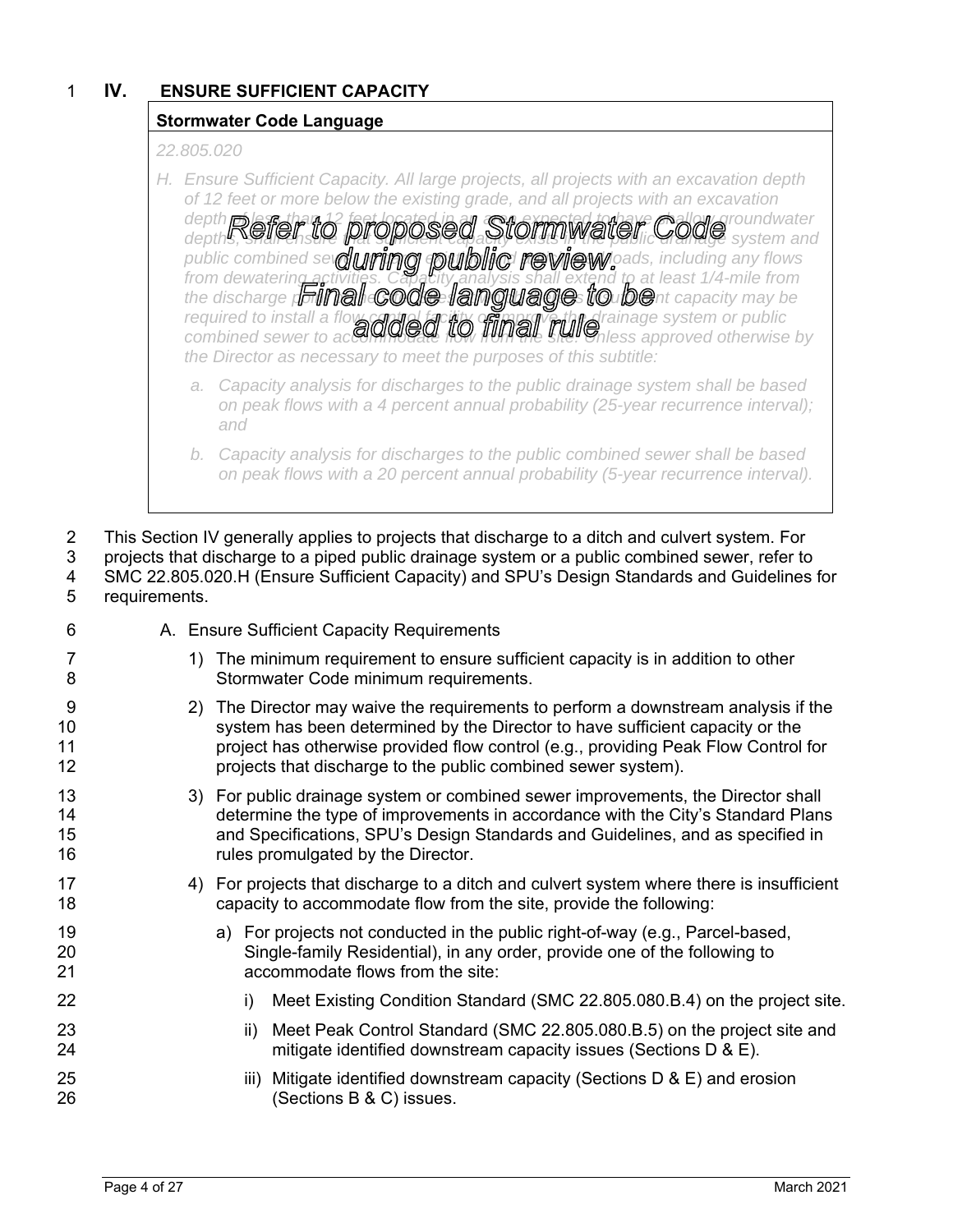| $\mathbf 1$<br>$\overline{\mathbf{c}}$<br>3  |  | b) For projects conducted in the public right-of-way (e.g., Sidewalk, Roadway), in<br>the following order of priority and based on feasibility, provide one of the<br>following as determined by the Director to accommodate flows from the site:                                                                                                                                                                                                                                                                                                                                                                                                              |
|----------------------------------------------|--|----------------------------------------------------------------------------------------------------------------------------------------------------------------------------------------------------------------------------------------------------------------------------------------------------------------------------------------------------------------------------------------------------------------------------------------------------------------------------------------------------------------------------------------------------------------------------------------------------------------------------------------------------------------|
| 4<br>5                                       |  | Mitigate identified downstream capacity (Sections D & E) and erosion<br>i)<br>(Sections B & C) issues.                                                                                                                                                                                                                                                                                                                                                                                                                                                                                                                                                         |
| 6<br>$\overline{7}$                          |  | ii) Mitigate identified downstream capacity issues (Sections $D & E$ ). and meet<br>the Peak Control Standard (SMC 22.805.080.B.5) on the project site.                                                                                                                                                                                                                                                                                                                                                                                                                                                                                                        |
| 8<br>9                                       |  | iii) Meet the Existing Condition Standard (SMC 22.805.080.B.4) on the project<br>site.                                                                                                                                                                                                                                                                                                                                                                                                                                                                                                                                                                         |
| 10<br>11<br>12                               |  | 5) Upon review of the downstream erosion and capacity analyses described below<br>(Section B and Section D), the Director may require a more detailed quantitative<br>downstream analysis. The quantitative analysis shall require one of the following:                                                                                                                                                                                                                                                                                                                                                                                                       |
| 13<br>14                                     |  | a) A quantitative analysis using non-surveyed field data and a uniform flow<br>analysis.                                                                                                                                                                                                                                                                                                                                                                                                                                                                                                                                                                       |
| 15                                           |  | b) A quantitative analysis using surveyed field data and a backwater analysis.                                                                                                                                                                                                                                                                                                                                                                                                                                                                                                                                                                                 |
| 16<br>17                                     |  | The analysis required will depend on the nature and significance of the identified<br>downstream issues.                                                                                                                                                                                                                                                                                                                                                                                                                                                                                                                                                       |
| 18                                           |  | <b>B.</b> Erosion Analysis Requirements                                                                                                                                                                                                                                                                                                                                                                                                                                                                                                                                                                                                                        |
| 19<br>20<br>21<br>22<br>23<br>24<br>25<br>26 |  | 1) Conduct a downstream erosion analysis for at least one-quarter mile downstream<br>of each proposed project discharge point to identify existing or potential erosion<br>problems that may occur as a result of the project. Unless requested by the<br>Director, the downstream analysis will be a qualitative analysis based on available<br>information and site observations conducted by a qualified professional. A<br>downstream erosion analysis is typically required only for discharges to ditch and<br>culvert systems and direct discharges to receiving water bodies. The downstream<br>erosion analysis shall consist of the following tasks: |
| 27<br>28                                     |  | a) Define and map the study area. The study area shall extend one-quarter mile<br>downstream of each proposed project discharge point.                                                                                                                                                                                                                                                                                                                                                                                                                                                                                                                         |
| 29<br>30<br>31<br>32<br>33                   |  | b) Review published data and reports. At a minimum, the following resources of<br>documented information relevant to the analysis shall be reviewed, at a<br>minimum: basin plans, Federal Emergency Management Agency (FEMA)<br>maps, drainage and design reports from nearby projects, drainage complaints,<br>geographic information system (GIS) mapping data, and critical areas reports.                                                                                                                                                                                                                                                                 |
| 34<br>35<br>36<br>37<br>38<br>39<br>40       |  | c) Perform a field inspection. Inspect the downstream flow path(s) from each<br>proposed discharge point to identify existing and potential erosion issues. The<br>field inspection of the study area for the downstream analysis shall investigate<br>any issues noted during the resource review, verify the basin delineation and<br>characterization, verify the existing stormwater conveyance information, and<br>identify existing or potential scouring and incision, bank sloughing and erosion,<br>and sedimentation and siltation.                                                                                                                  |
| 41<br>42<br>43                               |  | d) Document the drainage system(s) and the existing and potential erosion issues<br>(even if they do not meet the following definitions) in the Drainage Report.<br>Potential erosion problems that require mitigation include:                                                                                                                                                                                                                                                                                                                                                                                                                                |
| 44<br>45<br>46<br>47                         |  | Severe Ditch Erosion: A condition where the lining of an existing<br>i)<br>downstream ditch is insufficient to prevent erosion for the predicted post-<br>development 25-year recurrence interval flow velocity or where any existing<br>ditch erosion and/or incision is documented or observed.                                                                                                                                                                                                                                                                                                                                                              |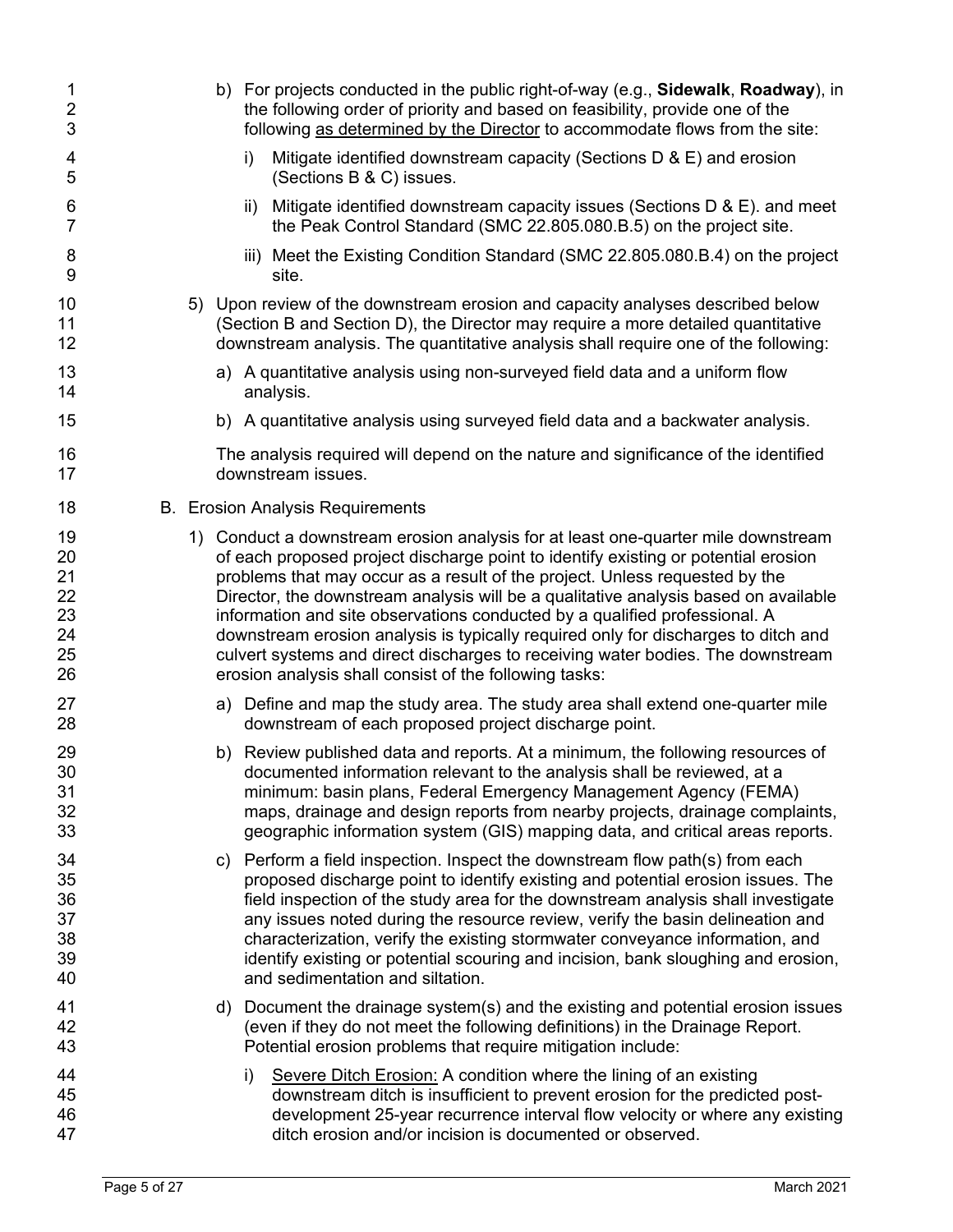| 1<br>$\overline{2}$<br>3<br>4 |    | Severe Outfall Erosion: A condition where an existing downstream outfall or<br>ii)<br>outfall structure is insufficient to prevent erosion for the predicted post-<br>development 25-year recurrence interval flow velocity or where any outfall<br>erosion or scour is documented or observed.                                                                                                              |
|-------------------------------|----|--------------------------------------------------------------------------------------------------------------------------------------------------------------------------------------------------------------------------------------------------------------------------------------------------------------------------------------------------------------------------------------------------------------|
| 5<br>6                        |    | iii) Severe Creek Erosion: A condition where an existing downstream creek or<br>stream has documented or observed erosion and/or incision.                                                                                                                                                                                                                                                                   |
| 7                             |    | C. Erosion Mitigation Requirements                                                                                                                                                                                                                                                                                                                                                                           |
| 8<br>9<br>10<br>11            |    | 1) Mitigate identified erosion problems. If no existing or potential erosion problems are<br>identified based on the above criteria, no mitigation is required. For existing and<br>potential erosion problems that are identified, the following mitigation shall be<br>provided:                                                                                                                           |
| 12<br>13<br>14                |    | a) Severe Ditch Erosion: Line a ditch segment to accommodate the post-<br>development 25-year recurrence interval velocity. Mitigation design shall not<br>decrease existing conveyance capacity.                                                                                                                                                                                                            |
| 15<br>16<br>17<br>18          |    | b) Severe Outfall Erosion: Provide energy dissipation outfall protection or an<br>energy dissipation structure to accommodate the post-development 25-year<br>recurrence interval velocity or provide an energy dissipater must be provided.<br>Mitigation design shall not decrease existing conveyance capacity.                                                                                           |
| 19<br>20<br>21                |    | c) Severe Creek Erosion: Provide creek bank protection and/or restoration<br>measures to accommodate the post-development 25-year recurrence interval<br>velocity. Mitigation design shall not decrease existing conveyance capacity.                                                                                                                                                                        |
| 22                            |    | D. Capacity Analysis Requirements                                                                                                                                                                                                                                                                                                                                                                            |
| 23<br>24<br>25<br>26<br>27    |    | 1) Conduct a downstream capacity analysis for at least one quarter mile downstream<br>of each proposed project discharge point. Unless requested by the Director, the<br>downstream analysis will be a qualitative analysis based on available information<br>and site observations conducted by a qualified professional. The downstream<br>capacity analysis shall consist of the following tasks:         |
| 28<br>29                      |    | a) Define and map the study area. The study area shall extend one-quarter mile<br>downstream of each proposed project discharge point.                                                                                                                                                                                                                                                                       |
| 30<br>31<br>32<br>33          |    | b) Review published data and reports. At a minimum, the following resources of<br>documented information relevant to the analysis shall be reviewed, at a<br>minimum: basin plans, FEMA maps, drainage and design reports from nearby<br>projects, drainage complaints, GIS mapping data, and critical areas reports.                                                                                        |
| 34<br>35<br>36<br>37<br>38    | C) | Inspect the downstream flow path to identify existing and potential flooding<br>issues. The field inspection of the study are for the downstream analysis shall<br>investigate any issues noted as part of the resource review, verify the basin<br>delineation and characterization, verify the existing stormwater conveyance<br>information, and identify existing or potential overtopping and flooding. |
| 39<br>40<br>41<br>42          |    | d) Document the drainage system(s) and the existing and potential flooding issues<br>(even if they do not meet the following definitions) in the Drainage Report.<br>Existing and potential issues meeting the following definitions require<br>mitigation:                                                                                                                                                  |
| 43<br>44<br>45<br>46          |    | Conveyance Nuisance Flooding: Observed or documented flooding of<br>i)<br>private property, roadway shoulder or lane, flow across driveways or<br>flooding of outbuildings or the predicted 10-year recurrent overflow of a<br>constructed conveyance system.                                                                                                                                                |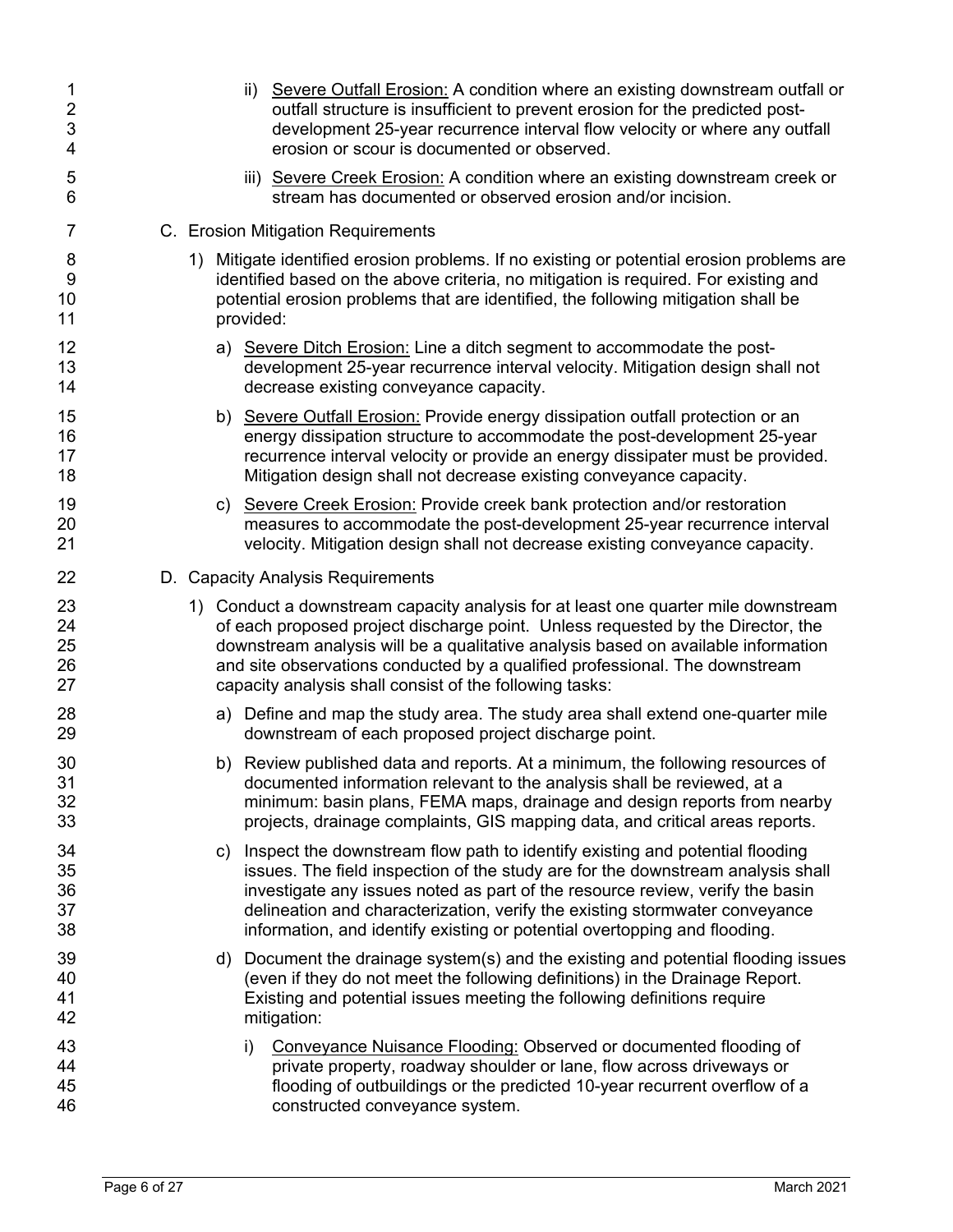| $\overline{2}$<br>3<br>4<br>5 | ii)<br>deemed essential.            | Severe Building Flooding: Observed or documented building flooding or the<br>predicted 25-year recurrence interval flood elevation will impact a finished<br>floor of a habitable building or the electric/heating system of a habitable<br>building. The recurrence interval shall be reduced to 5-year for any building |
|-------------------------------|-------------------------------------|---------------------------------------------------------------------------------------------------------------------------------------------------------------------------------------------------------------------------------------------------------------------------------------------------------------------------|
| 6<br>8<br>9<br>10             | travel lane.                        | iii) Severe Roadway Flooding: Observed or documented roadway flooding that<br>covers more than a roadway shoulder plus half the width of a travel lane or<br>the predicted 10-year (arterial) or 25-year (residential) recurrent flood<br>elevation will cover more than a roadway shoulder plus half the width of a      |
| 11                            | E. Capacity Mitigation Requirements |                                                                                                                                                                                                                                                                                                                           |
| 12<br>13<br>14<br>15          | provided by one of the following:   | 1) Mitigate identified capacity issues. Measures must be implemented to prevent an<br>increase in flows downstream of the mitigation, or the Ensure Sufficient Capacity<br>analysis will need to continue for an additional one-quarter mile. Mitigation can be                                                           |
| 16<br>17<br>18<br>19          | recurrence interval flow rate, OR   | a) Improving capacity in the downstream drainage system to ensure sufficient<br>capacity to accommodate the post-development 10-year (for conveyance<br>nuisance flooding) and/or 25-year (for severe building or roadway flooding)                                                                                       |
| 20<br>21<br>22<br>23          |                                     | b) Constructing flood control measures to accommodate the post-development<br>10-year (for conveyance nuisance flooding) or 25-year recurrence (for severe<br>building or roadway flooding) interval flow rate.                                                                                                           |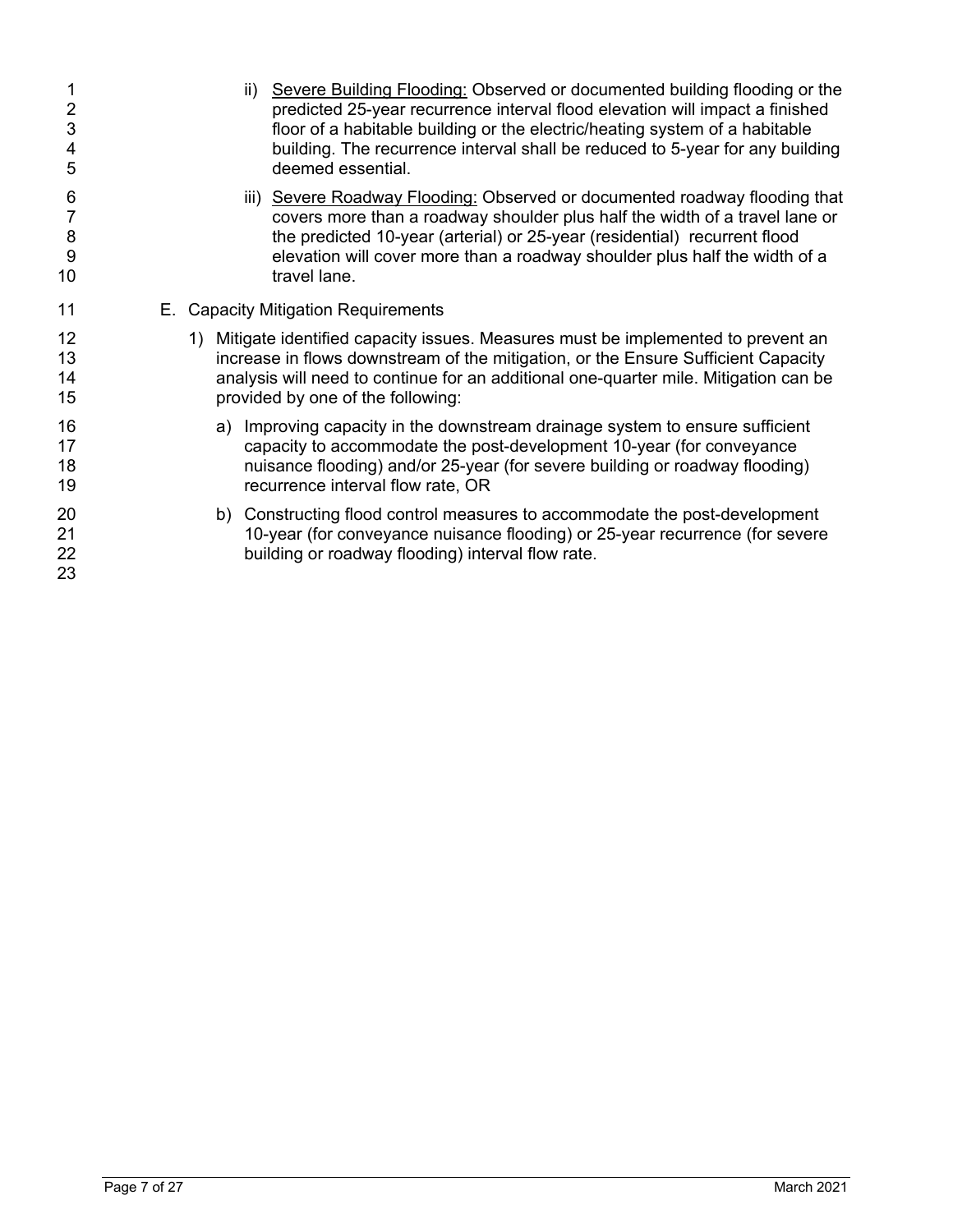## 1 **V. EXTENSIONS – PROJECTS NOT CONDUCTED IN THE PUBLIC RIGHT-OF-WAY**

- 2 This section describes the minimum requirements for extension of the Public Drainage System
- 3 related to projects not conducted in the public right-of-way. These requirements typically apply to
- 4 Single-family Residential (SMC 22.801.200) and Parcel-based Projects (SMC 22.801.170).
- 5 For projects conducted in the public right-of-way, refer to Section VI of this rule.
- 6



7

# 8 **PROJECT REQUIREMENTS**

9 A. General Requirements

- 10 2) Extension of the **piped** public drainage system (also known as a Pipe Storm Drain 11 (PSD)) is required unless otherwise noted.
- 12 3) Note: The public combined sewer is not a public drainage system by definition.
- 13 4) In combined sewer service areas where a public drainage system is determined to 14 be inaccessible for extension, the extension of a public combined sewer may be 15 allowed instead (refer to SMC 21.16.040).
- 16 5) A private easement across an adjacent parcel shall not preclude the requirement of 17 extension of the public drainage system, system modification, and/or side sewer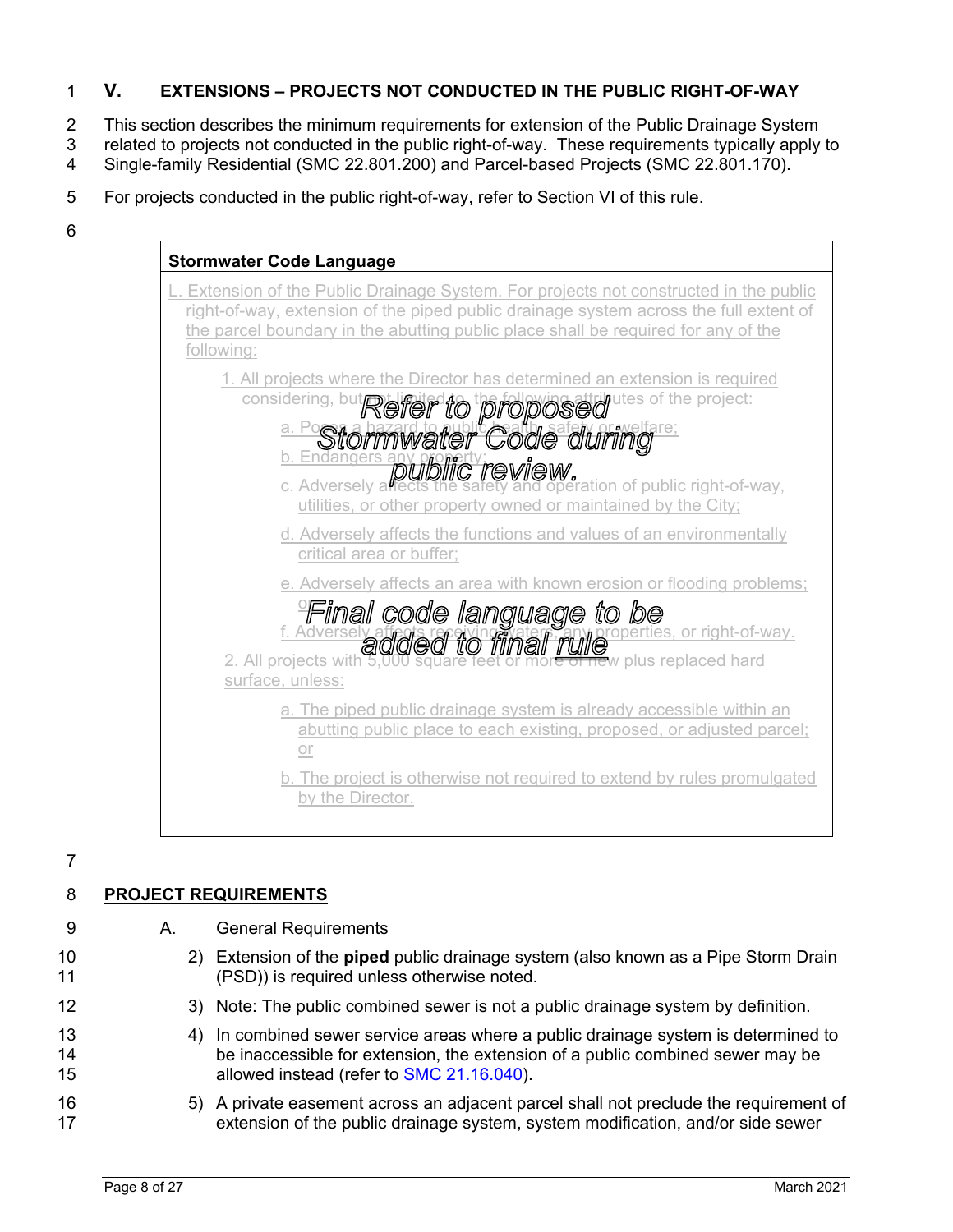| 1<br>$\overline{2}$              | installation perpendicular to an abutting public drainage system if otherwise<br>required by this rule.                                                                                                                                                                                                                            |
|----------------------------------|------------------------------------------------------------------------------------------------------------------------------------------------------------------------------------------------------------------------------------------------------------------------------------------------------------------------------------|
| 3<br>4<br>5<br>6                 | 6) Any division, redivision, or lot boundary adjustment of land that has the effect of<br>avoiding public drainage system installation or other appurtenance requirements<br>shall not change the installation requirements under this rule that would apply<br>before the division, redivision, or lot boundary adjustment.       |
| 7<br>8<br>$\boldsymbol{9}$<br>10 | 7) If one or more parcels of a project are landlocked, a side sewer between the public<br>drainage system and the structure served by the system may occupy a portion of<br>one or more parcels of the project that are not served by that side sewer. Refer to<br>21.16.250 (Easements and Agreements) for easement requirements. |
| 11<br>12                         | 8) The cost of an extension is borne by the applicant. Some cost may be recovered by<br>a Latecomer Agreement.                                                                                                                                                                                                                     |
| 13<br>14<br>15<br>16             | 9) In some circumstances, including but not limited to state highways, divided<br>roadways, the presence of railroad or streetcar tracks, or other obstructions in the<br>right-of-way, installing a public drainage system to serve the near side of the road<br>shall be required.                                               |
| 17<br>18<br>19<br>20             | 10) In special circumstances, the system may be best served by the installation of a<br>pipe that is larger than required by this rule (i.e., 25-year storm event) or other<br>system improvements. In such cases, SPU shall pay the difference in cost of<br>materials for the required and the desired size.                     |
| 21<br>22<br>23                   | 11) If one or more parcels are landlocked, the Director may require that the applicant<br>provide an easement to the benefit of the Utility and install a public drainage<br>system on a private parcel.                                                                                                                           |
| 24<br>25                         | 12) Refer to SMC 22.805.020.N and Section VII of this rule for design requirements for<br>the public drainage system.                                                                                                                                                                                                              |
| 26<br>27                         | 13) Refer to Director's Rule ENG-430 (Utility System Improvement Dispute Process)<br>for dispute procedures for system improvements.                                                                                                                                                                                               |
| 28                               | F. Requirements for All Projects                                                                                                                                                                                                                                                                                                   |
| 29<br>30                         | 1) Projects are required to extend the piped public drainage system if the Director<br>determines that a project meets the criteria in SMC 22.805.020.L.1.                                                                                                                                                                         |
| 31                               | G. Requirements for "Small Projects"                                                                                                                                                                                                                                                                                               |
| 32<br>33<br>34                   | 1) Unless SMC 22.805.020.L.1 applies, projects with less than 5,000 square feet of<br>new plus replaced hard surface are not required to extend the piped public<br>drainage system if any of the following applies:                                                                                                               |
| 35                               | a) The approved point of discharge is directly into a receiving water.                                                                                                                                                                                                                                                             |
| 36<br>37                         | b) Curb or alley discharge is allowed and used per Directors' Rule SDCI 6-2021 /<br>SPU DWW-300, Section VII.I (Curb Discharge into the Public Place).                                                                                                                                                                             |
| 38<br>39<br>40                   | c) Onsite infiltration is allowed and used per Directors' Rule SDCI 10-2021 / SPU<br>DWW-200, Volume .3, Section 4.3.2.1 (Requirements for Projects with No Off-<br>site Point of Discharge).                                                                                                                                      |
| 41                               | H. Requirements for "Large Projects"                                                                                                                                                                                                                                                                                               |
| 42<br>43<br>44                   | 1) Unless SMC 22.805.020.L.1 applies, projects with 5,000 square feet or more new<br>plus replaced hard surface are not required to extend the piped public drainage<br>system, if any of the following applies:                                                                                                                   |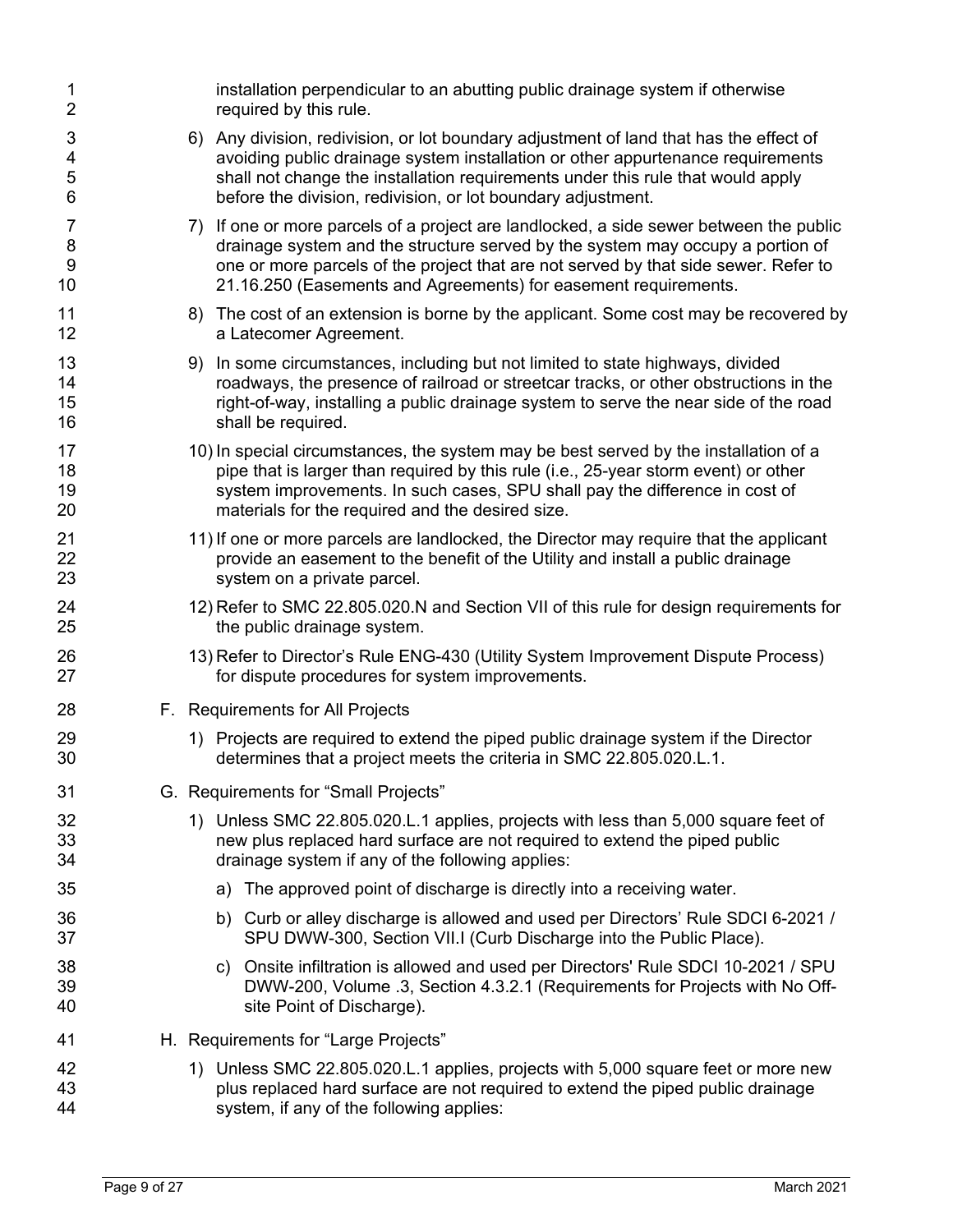| 1<br>$\overline{2}$ |    | a) The piped public drainage system is not accessible to be extended as<br>determined by the Director.                                                                                                                                  |  |  |
|---------------------|----|-----------------------------------------------------------------------------------------------------------------------------------------------------------------------------------------------------------------------------------------|--|--|
| 3                   |    | b) The approved point of discharge is directly to a receiving water.                                                                                                                                                                    |  |  |
| 4<br>5<br>6         |    | c) The project has less than 5,000 square feet of new hard surface and a public<br>combined sewer or a ditch or culvert system is accessible within the abutting<br>public place to each existing, proposed, or adjusted parcel.        |  |  |
| 7<br>8<br>9         |    | d) The project is greater than 600 LF from a piped public drainage system and a<br>public combined sewer or a ditch or culvert system is accessible within the<br>abutting public place to each existing, proposed, or adjusted parcel. |  |  |
| 10<br>11            |    | e) One parcel has a parcel boundary that contains a piped public drainage system<br>and a single service is required.                                                                                                                   |  |  |
| 12                  | f  | The project is a unit lot subdivision and the following conditions apply:                                                                                                                                                               |  |  |
| 13                  |    | The unit lot subdivision shares a boundary with more than one street; and<br>i)                                                                                                                                                         |  |  |
| 14                  |    | One boundary contains a piped public drainage system.<br>ii)                                                                                                                                                                            |  |  |
| 15<br>16<br>17      | g) | The Director makes the determination to waive or modify the requirements to<br>extend the piped public drainage system. In making the determination the<br>Director may consider, but is not limited to, the following conditions:      |  |  |
| 18<br>19<br>20      |    | The location of an environmentally critical area or buffer or disruption of<br>i)<br>existing drainage patterns makes extending, improving, or maintaining the<br>public drainage system impractical.                                   |  |  |
| 21<br>22            |    | An existing bridge, viaduct, or other structure such as a substantial retaining<br>ii)<br>wall makes extending the public drainage system impractical.                                                                                  |  |  |
| 23<br>24            |    | iii) Extension of the public drainage system cannot be built and operated under<br>gravity flow conditions while meeting applicable engineering standards.                                                                              |  |  |
| 25<br>26            |    |                                                                                                                                                                                                                                         |  |  |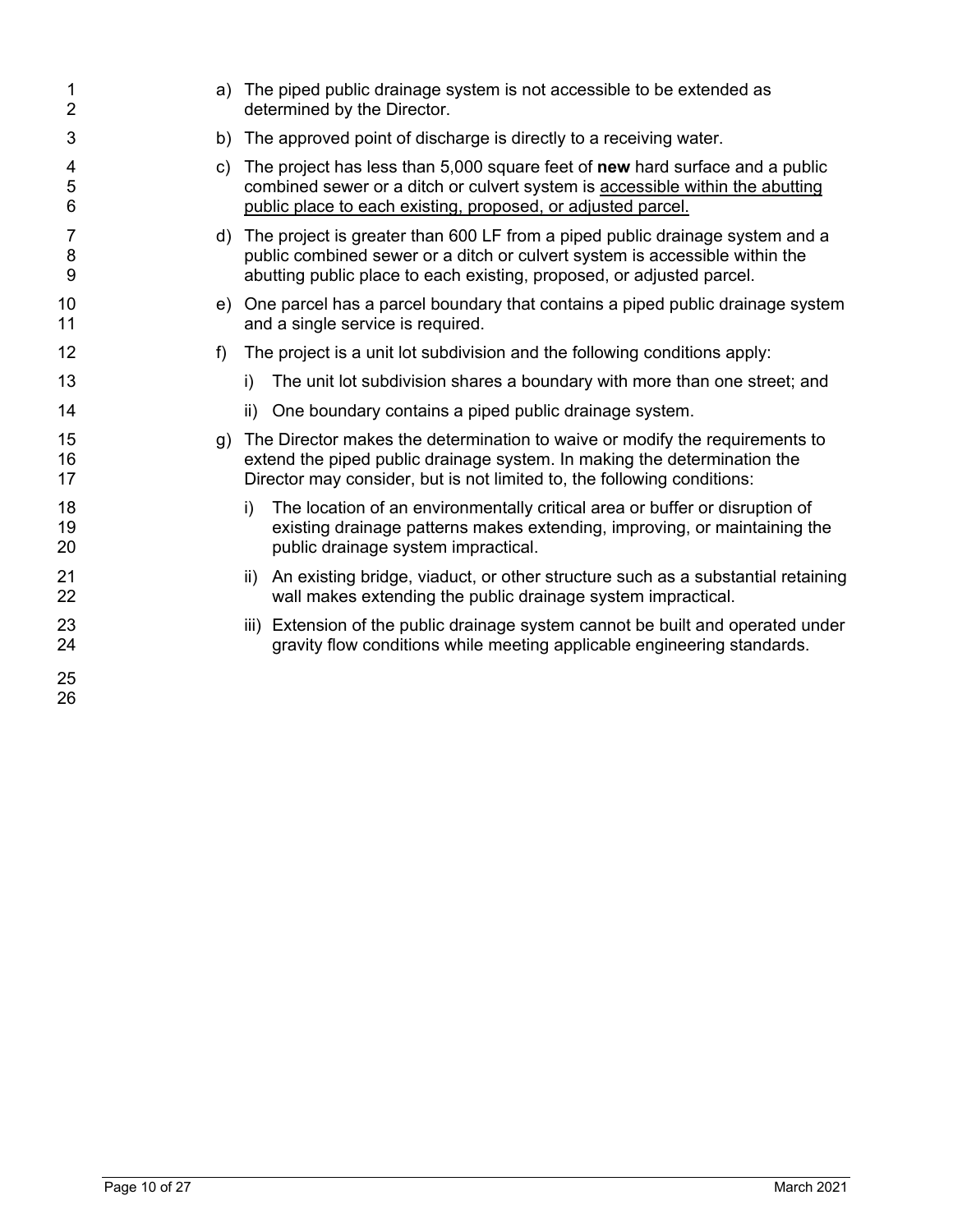## 1 **VI. EXTENSIONS – PROJECTS CONDUCTED IN THE PUBLIC RIGHT-OF-WAY**

2 This section describes the minimum requirements for extension of the Public Drainage System

3 related to projects conducted in the public right-of-way. These requirements typically apply to

4 **Sidewalk Projects** (SMC 22.801.200) and **Roadway Projects** (SMC 22.801.190) that are

5 conducted only within the public right-of-way.

### 6 For projects not conducted in the public right-of-way, typically Single-family residential or Parcel-

7 based projects, refer to Section V of this rule.

8

| <b>Stormwater Code Language</b>                                                                                                                                                                                                                                                                                                                                                                                                                                |
|----------------------------------------------------------------------------------------------------------------------------------------------------------------------------------------------------------------------------------------------------------------------------------------------------------------------------------------------------------------------------------------------------------------------------------------------------------------|
| M. Extension of the Public Drainage System. For projects constructed in the public right-<br>of-way, extension of the piped public drainage system across the full extent of the site<br>shall be required for any of the following:                                                                                                                                                                                                                           |
| 1. All projects where the Director has determined an extension is required<br>considering, but not limited to, the following attributes of the project:                                                                                                                                                                                                                                                                                                        |
| a. Poses a hazard to public health, safety or welfare;<br><b>b. Endang Refer to proposed</b><br>c. Adversel Stormwater. Coden of City right-of-way, utilities,<br>or otherwing public review!<br>d. Adversely affects the functions and values of an environmentally<br>critical area or buffer;                                                                                                                                                               |
| e. Adversely affects an area with known erosion or flooding problems; or                                                                                                                                                                                                                                                                                                                                                                                       |
| t. Adverseinal code language corright-of-way.<br>2. The project's total have business in the discriminal is 50 percent or more of the existing hard surface in a did a did a film all project limits are defined by<br>the length of the project and therrun es of the right-of-way. If a project<br>encompasses more than one intersection, the project limits are further defined<br>by one intersection to the other and blocks may vary in length, unless: |
| a. The piped public drainage system is already accessible within the site;<br>or                                                                                                                                                                                                                                                                                                                                                                               |

b. The project is otherwise not required to extend by rules promulgated by the Director.

9

10 A. General Requirements 11 1) Extension of the **piped** public drainage system (also known as a Pipe Storm Drain 12 (PSD)) is required unless otherwise noted. 13 2) Note: The public combined sewer is not a public drainage system by definition. 14 3) In combined sewer service areas where a public drainage system is determined be 15 inaccessible for extension, the extension of a public combined sewer may be 16 allowed instead (refer to SMC 21.16.040). 17 4) The cost of an extension is borne by the applicant.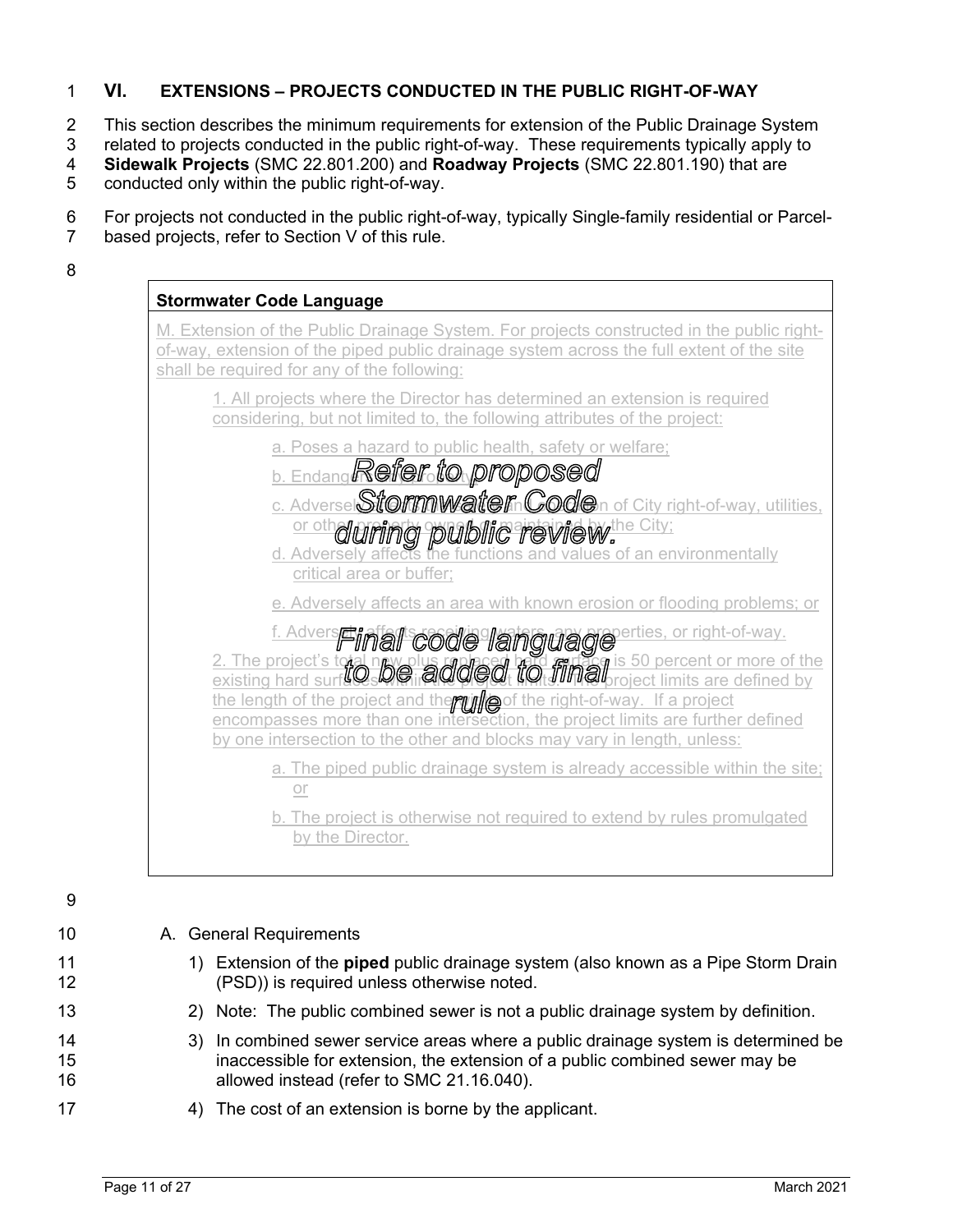| 1<br>$\overline{2}$<br>3<br>4     |  |     | 5) In some circumstances, including but not limited to state highways, divided<br>roadways, the presence of railroad or streetcar tracks, or other obstructions in the<br>right-of-way, installing a public drainage system to serve the near side of the road<br>shall be required.                                                                                         |
|-----------------------------------|--|-----|------------------------------------------------------------------------------------------------------------------------------------------------------------------------------------------------------------------------------------------------------------------------------------------------------------------------------------------------------------------------------|
| 5<br>$\,6$<br>$\overline{7}$<br>8 |  |     | 6) In special circumstances, the system may be best served by the installation of a<br>pipe that is larger than required by this rule (i.e., 25-year storm event) or other<br>system improvements. In such cases, SPU shall pay the difference in cost of<br>materials for the required and the desired size.                                                                |
| 9<br>10                           |  |     | 7) Refer to SMC 22.805.020.N and Section VII of this rule for design requirements for<br>the public drainage system.                                                                                                                                                                                                                                                         |
| 11                                |  |     | B. Requirements for All Projects:                                                                                                                                                                                                                                                                                                                                            |
| 12<br>13<br>14                    |  |     | 1) All projects conducted in the public right-of-way (e.g., sidewalk projects, roadway<br>projects) are required to extend the piped public drainage system if the Director<br>determines that a project meets the criteria in SMC 22.805.020.M.1.                                                                                                                           |
| 15                                |  |     | C. Extension Not Required                                                                                                                                                                                                                                                                                                                                                    |
| 16<br>17                          |  |     | 1) Projects are not required to extend the piped public drainage system, under the<br>following conditions:                                                                                                                                                                                                                                                                  |
| 18<br>19                          |  |     | a) The piped public drainage system is not accessible to be extended as<br>determined by the Director.                                                                                                                                                                                                                                                                       |
| 20<br>21<br>22<br>23<br>24        |  |     | b) The Director makes the determination to waive or modify the requirements to<br>extend the piped public drainage system. The waiver or modification shall<br>provide the minimum relief necessary from the requirement to extend the public<br>drainage system. In making the determination the Director may consider, but is<br>not limited to, the following conditions: |
| 25<br>26<br>27                    |  | i)  | The location of an environmentally critical area or buffer or a disruption of<br>the existing drainage patterns makes extending, improving, or maintaining<br>the public drainage system impractical.                                                                                                                                                                        |
| 28<br>29                          |  | ii) | An existing bridge, viaduct, or other structure such as a substantial retaining<br>wall makes extending the public drainage system impractical.                                                                                                                                                                                                                              |
| 30<br>31<br>32                    |  |     | iii) Extension of the public drainage system cannot be built and operated under<br>gravity flow conditions while meeting applicable engineering standards.                                                                                                                                                                                                                   |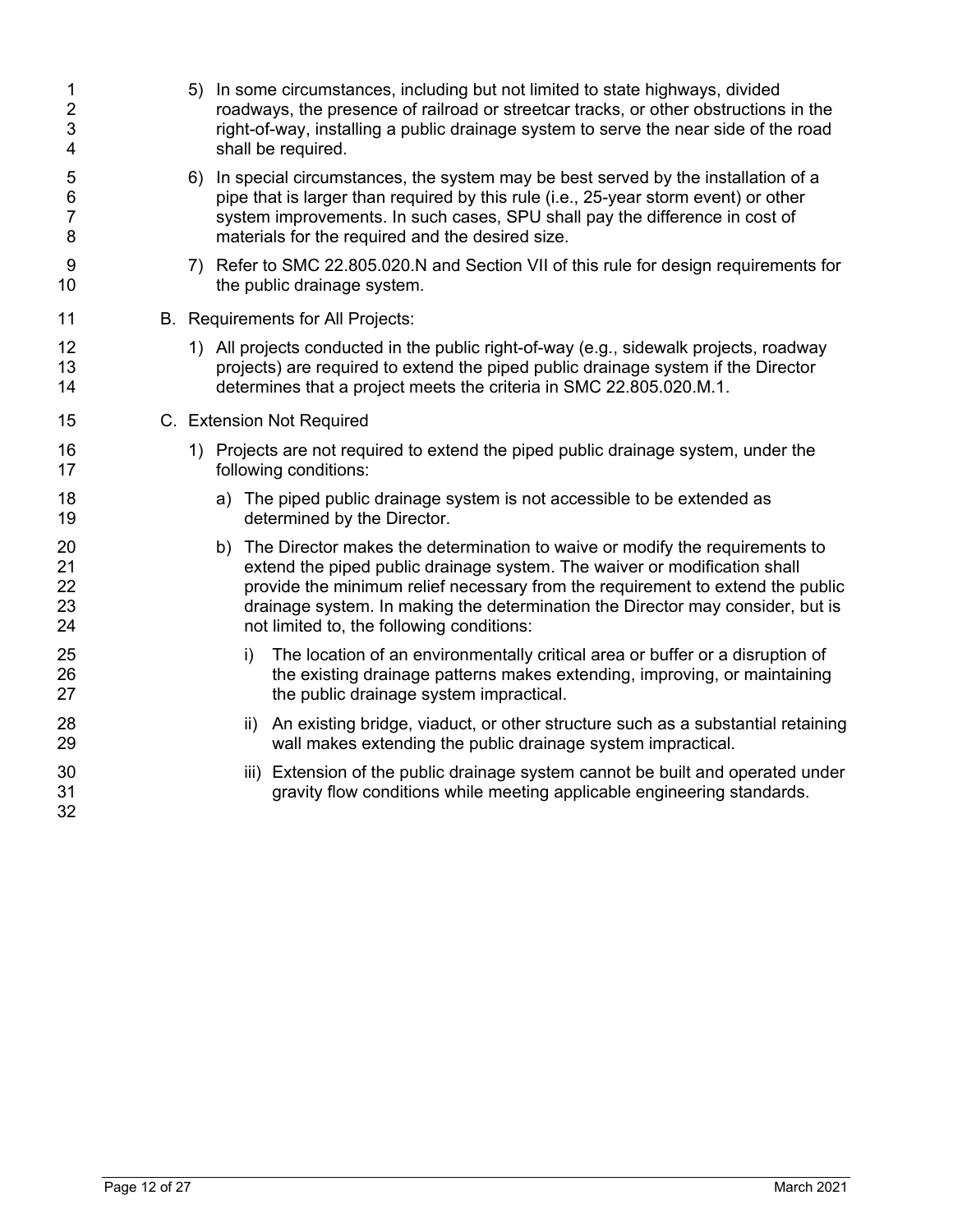## 1 **VII. PUBLIC DRAINAGE SYSTEM REQUIREMENTS**

## **Stormwater Code Language**

Refer to proposed Stormwater Code during public accordance with the City's Standard Plans and Specifications, SPU's Design Standards, and Guidelines, and as specified in rules promulgated by the Director.

- 2 This rule explains standard criteria for civil engineers to use in designing the following:
- 3 Piped Storm Drain (PSD)
- 4 Detention pipes
- 5 Culverts
- 6 **•** Catch basin (CB) and inlet facilities
- 7 Other public drainage systems

8 Because specific site conditions greatly affect the feasibility of many design elements outlined in 9 this rule, SPU, at its discretion, may approve design variations other than those specified by these 10 requirements. SPU and the Seattle Department of Transportation (SDOT) must approve all 11 drainage improvements in the right-of-way.

- 12 A. Point of Discharge
- 13 1) Per SMC 22.805.020.B (Minimum Requirements for Discharge Point), selection of 14 the point of discharge for any project shall consider whether the capacity of the 15 drainage system is adequate for the flow rate and volume from the project site. If a 16 project proposes to redirect flow from one public drainage system to another, the 17 project shall analyze potential impacts on the downstream system or receiving 18 water.
- 19 B. Grade Roadways and Alleys to Collect Drainage
- 20 1) Curb Returns
- 21 **a**) Grade curb returns at a minimum slope of 0.5% in the flow line so that no low 22 **point is located in a crosswalk or in front of a curb ramp per Standard Plan** 23 260a.
- $24$   $\blacksquare$  .
- 25 i) Avoid locating open grates inside curb ramp wings. This allows 26 maintenance of the structure without closing the curb ramp. Open grates 27 within the curb ramp landing are not allowed.
- 28 ii) Additionally, grade curb returns at a minimum slope of 0.5% in the flow line 29 so that any drainage collection structure is not:
- 30 iii) From a curb ramp landing to any grate with a minimum clear distance of 1-31 foot. When unavoidable, a variance that is Americans with Disabilities Act 32 (ADA) compliant will be considered.
- 33 iv) In a vehicle parking zone. This is to avoid the need for temporary on street 34 parking restrictions when maintenance is required.
- 35 b) Avoid creating closed-contour low points and minimize new low points that trap 36 stormwater.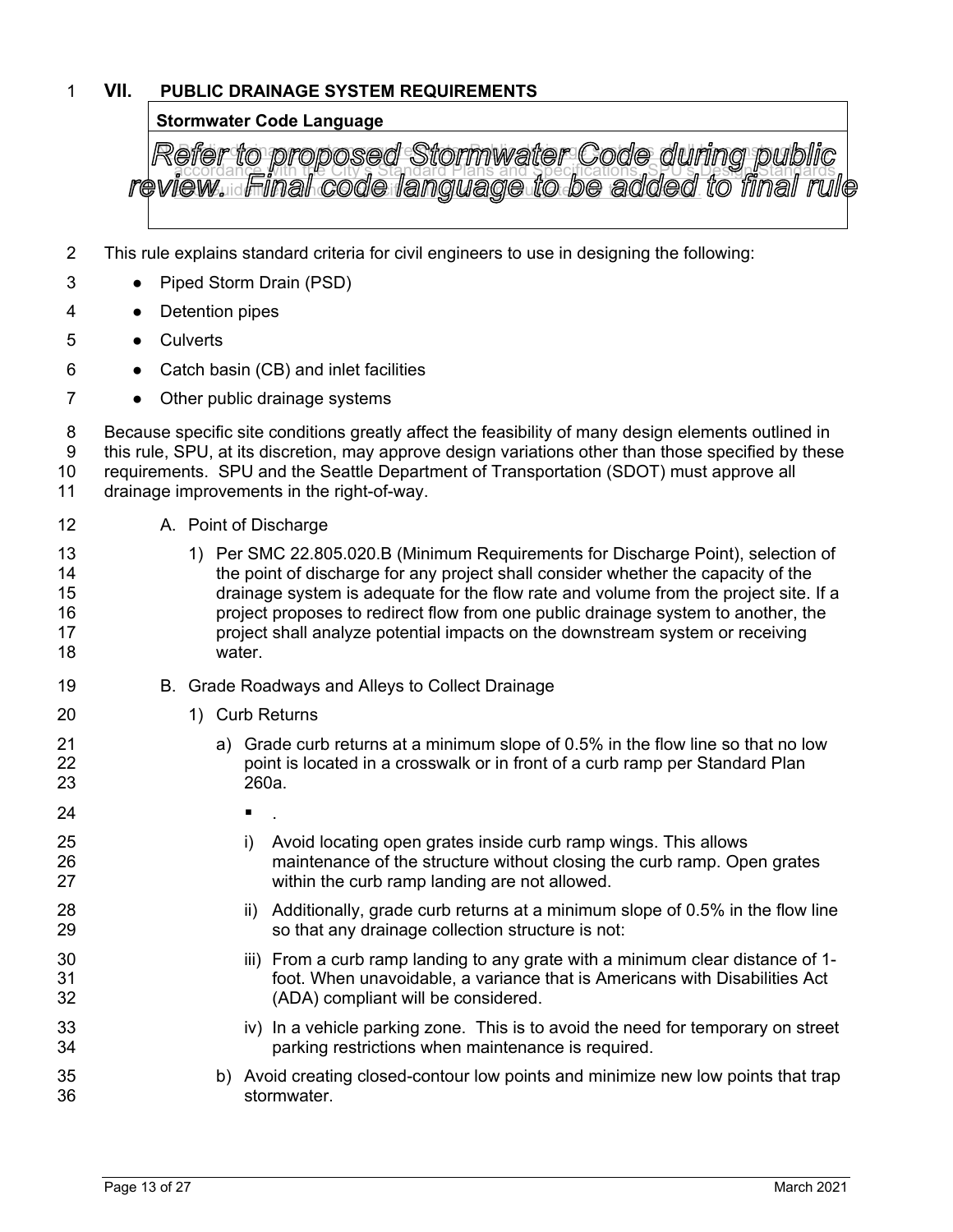| 1                          |           | 2) Right-of-Way Behind the Curb                                                                                                                                                                                                                                                                                                                                                               |  |
|----------------------------|-----------|-----------------------------------------------------------------------------------------------------------------------------------------------------------------------------------------------------------------------------------------------------------------------------------------------------------------------------------------------------------------------------------------------|--|
| 2<br>3                     |           | a) Grade right-of-way behind the curb to the street. The standard cross section is<br>shown on Standard Plan 400.                                                                                                                                                                                                                                                                             |  |
| 4<br>5<br>6                |           | b) When SPU agrees that the standard cross section is infeasible, especially at<br>curb bulbs and bus bulbs, typical drainage design considerations or exceptions<br>include the following:                                                                                                                                                                                                   |  |
| 7                          |           | Direct drainage away from building entrances.<br>i)                                                                                                                                                                                                                                                                                                                                           |  |
| 8                          |           | Direct any overflow towards the street.<br>ii)                                                                                                                                                                                                                                                                                                                                                |  |
| 9                          |           | iii) Evaluate alternative curb heights down to a minimum of 4 inches.                                                                                                                                                                                                                                                                                                                         |  |
| 10                         |           | iv) Evaluate alternative slopes on the sidewalk down to a minimum of 0.5%.                                                                                                                                                                                                                                                                                                                    |  |
| 11<br>12                   |           | v) Use the existing curb line along the sidewalk as a depression line to drain<br>off water to the street.                                                                                                                                                                                                                                                                                    |  |
| 13<br>14                   |           | vi) Grade so that overflow from rain gardens in the planting strip overtops the<br>curb towards the street.                                                                                                                                                                                                                                                                                   |  |
| 15                         |           | vii) Direct drainage to landscaping or infiltration facilities.                                                                                                                                                                                                                                                                                                                               |  |
| 16<br>17                   |           | viii) Install curb cut outlets from bioretention features per Standard Plans 295c<br>and 295d.                                                                                                                                                                                                                                                                                                |  |
| 18                         |           | 3) New Curb Bulbs                                                                                                                                                                                                                                                                                                                                                                             |  |
| 19<br>20                   |           | a) To the extent practical, grade new curb bulbs to allow drainage to flow to a<br>standard location for a drainage collection structure.                                                                                                                                                                                                                                                     |  |
| 21<br>22<br>23             |           | b) When locating low points, consider access issues related to maintenance of<br>drainage collection structures, such as worker exposure to traffic, and vehicles<br>parked over the structure.                                                                                                                                                                                               |  |
| 24                         |           | 4) Concentrated Flow                                                                                                                                                                                                                                                                                                                                                                          |  |
| 25<br>26                   |           | a) Collect flow concentrated along a gutter or flow line in a drainage structure. Do<br>not allow the flow to fan out after it has concentrated.                                                                                                                                                                                                                                              |  |
| 27                         | 5)        | Inlet and CB Staking Points                                                                                                                                                                                                                                                                                                                                                                   |  |
| 28<br>29                   |           | a) Set elevations for inlets and CB grates at the curb face. Include the drainage<br>transition zone as shown in Standard Plan 260a.                                                                                                                                                                                                                                                          |  |
| 30                         | 6) Alleys |                                                                                                                                                                                                                                                                                                                                                                                               |  |
| 31<br>32<br>33<br>34       |           | a) Grade alley cross sections per Standard Plan 403, and grade longitudinal<br>sections to drain to the perpendicular street. Public storm drain extensions to<br>mid-alley low points will not be permitted, unless SPU agrees that there is no<br>feasible alternative.                                                                                                                     |  |
| 35                         | 7)        | <b>Raised Crosswalks</b>                                                                                                                                                                                                                                                                                                                                                                      |  |
| 36<br>37<br>38<br>39<br>40 |           | a) After SDOT determines that a raised crosswalk is desired for transportation<br>purposes, SPU will review the drainage function and mitigation measures.<br>Detailed grading analysis is required. Grade to limit ponding when drainage<br>pickups are plugged. The overflow path must not be over the sidewalk or onto<br>private property. Refer to Section C.6 Gutter flow calculations. |  |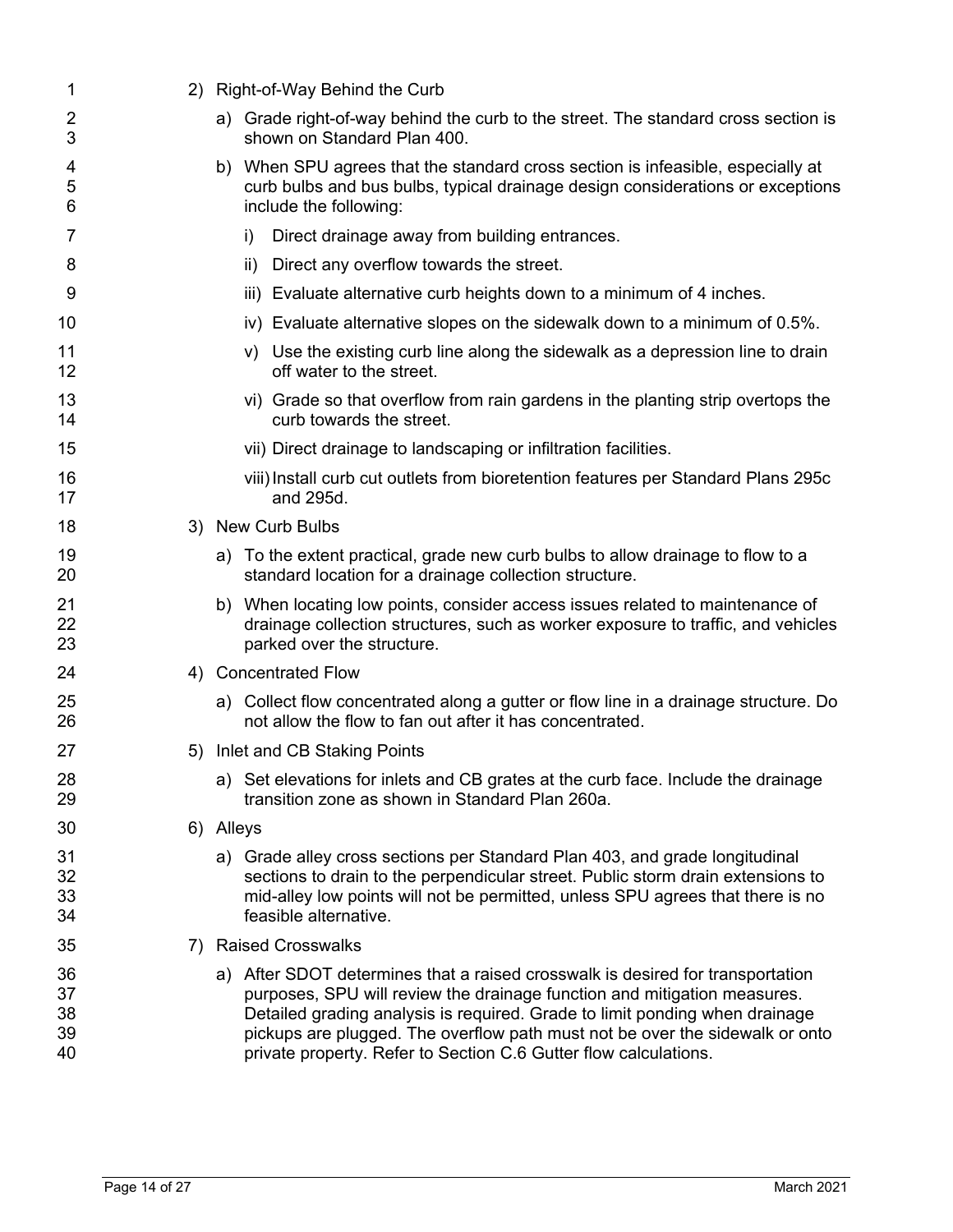| 1                    |  |    | C. Locating CBs and Inlets                                                                                                                                                                                                                                  |
|----------------------|--|----|-------------------------------------------------------------------------------------------------------------------------------------------------------------------------------------------------------------------------------------------------------------|
| 2                    |  |    | 1) Collection points                                                                                                                                                                                                                                        |
| 3                    |  |    | a) Collect drainage in the following locations:                                                                                                                                                                                                             |
| 4                    |  |    | At all closed contour low points and minor low points along the roadway<br>i)                                                                                                                                                                               |
| 5                    |  |    | Upstream of all intersections<br>ii)                                                                                                                                                                                                                        |
| 6                    |  |    | Upstream of all crosswalks and curb ramps<br>iii)                                                                                                                                                                                                           |
| 7                    |  |    | iv) Before transitions on super-elevated roads                                                                                                                                                                                                              |
| 8                    |  |    | v) At the downstream end of developed alleys upstream of the sidewalk                                                                                                                                                                                       |
| 9                    |  |    | b) Design variations, accepted at the discretion of SPU, include:                                                                                                                                                                                           |
| 10<br>11             |  |    | No required drainage pickup if the drainage area is 3,000 square feet or<br>i)<br>less leading to an intersection, crosswalk, or end of an alley.                                                                                                           |
| 12<br>13             |  |    | Additional drainage pickups to limit clogging due to tree leaves or other<br>ii)<br>debris.                                                                                                                                                                 |
| 14                   |  |    | iii) Additional drainage pickups at abrupt grade changes.                                                                                                                                                                                                   |
| 15                   |  | C) | Additional drainage pickups (CBs) are required at closed-contour low points.                                                                                                                                                                                |
| 16                   |  |    | 2) Maximum curb length of a residential street contributing to a CB                                                                                                                                                                                         |
| 17<br>18<br>19       |  |    | a) Water from less than 1,000 total lineal feet of curb on a residential street may<br>discharge into one CB. This includes the length of curb for inlets that discharge<br>into a CB as well as the CB itself.                                             |
| 20<br>21<br>22       |  |    | b) Although grading streets to minimize closed-contour low points along the<br>roadway is preferred, some flat residential streets may require additional<br>drainage pickups.                                                                              |
| 23                   |  |    | 3) Pedestrian and bicycle routes                                                                                                                                                                                                                            |
| 24<br>25<br>26<br>27 |  |    | a) Locate and relocate solid cover CBs to avoid pedestrian and bicycle access<br>routes. When possible, stay close to the curb to limit the need for lane closures<br>during maintenance and avoid the vehicle wheel path to limit noise and cover<br>wear. |
| 28                   |  |    | 4) Standard locations for drainage grates and exceptions                                                                                                                                                                                                    |
| 29<br>30<br>31       |  |    | a) For standard locations of drainage grates, refer to Standard Plan 260a and<br>260b. Exceptions to the requirement of locating structures 1.5 feet from the<br>point of curvature (PC) or point of tangency (PT) include the following:                   |
| 32<br>33             |  |    | A wider crosswalk or curb ramp location that would direct pedestrians to<br>i)<br>cross a grate                                                                                                                                                             |
| 34<br>35             |  |    | Locating the drainage grate farther up gradient to avoid creating a low point<br>ii)<br>farther up gradient                                                                                                                                                 |
| 36                   |  |    | iii) Moving the drainage grate up-gradient to avoid utility conflicts                                                                                                                                                                                       |
| 37<br>38<br>39       |  |    | iv) Locating the drainage grate farther up-gradient due to site conditions<br>requiring an abrupt grade change that flattens up-gradient of the<br>intersection, especially at curb bulbs                                                                   |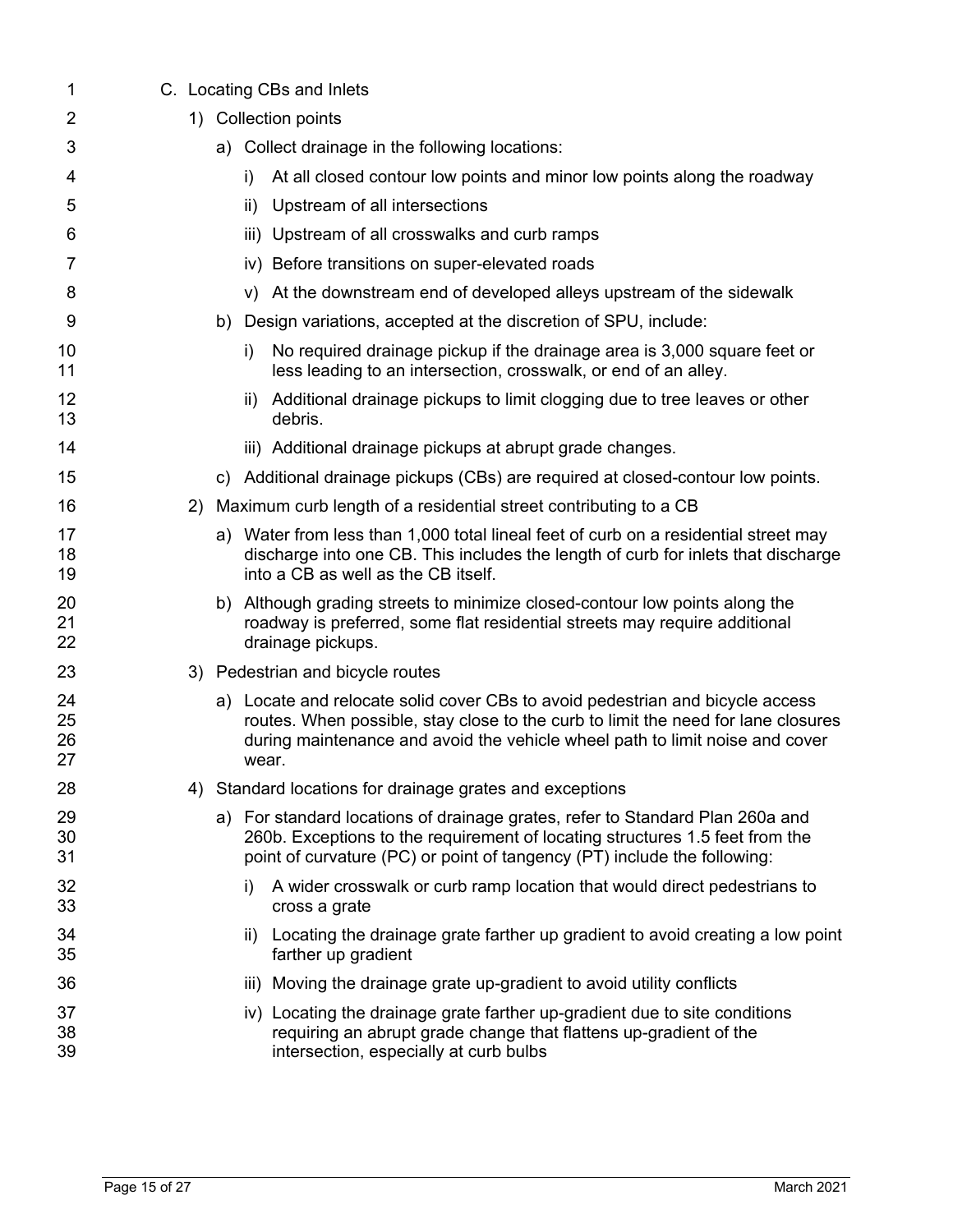| 1                                   | 5) Trees |     |                                                                                                                                                                                                                                                                                                                                                                                                                                                                                                                               |
|-------------------------------------|----------|-----|-------------------------------------------------------------------------------------------------------------------------------------------------------------------------------------------------------------------------------------------------------------------------------------------------------------------------------------------------------------------------------------------------------------------------------------------------------------------------------------------------------------------------------|
| 2<br>3<br>4<br>5                    |          |     | a) Maintenance of drainage structures can be hazardous to tree health. To the<br>extent feasible, locate structures outside the full-growth drip line of street trees.<br>The minimum distance from the edge of the trunk to the edge of the structure is<br>5 feet per Standard Plan 030.                                                                                                                                                                                                                                    |
| 6                                   |          |     | 6) Gutter flow and allowable spread width calculations                                                                                                                                                                                                                                                                                                                                                                                                                                                                        |
| 7<br>8<br>9<br>10<br>11<br>12<br>13 |          |     | a) To support safety and mobility of vehicles, pedestrians, and bicycles, the<br>spread width of water on roadway edges shall be established as part of the<br>design. Calculations of gutter flow and spread width, including sag inlet<br>analyses, are required for projects that build new arterial streets or significantly<br>change the areas contributing flow to existing collection inlets and for projects<br>that build new sidewalk along roadways that previously had no curb and gutter<br>conveyance systems. |
| 14                                  |          |     | b) Allowable spread width of gutter flow:                                                                                                                                                                                                                                                                                                                                                                                                                                                                                     |
| 15<br>16<br>17<br>18                |          | i)  | On arterial streets, the allowable spread width on a continuous grade is 5.5<br>feet for the pavement adjacent to the street edge or curb, for the 10-year<br>rainfall intensity, 5-minute duration design storm. Scenarios where a lesser<br>design spread width is proposed requires further assessment as follows:                                                                                                                                                                                                         |
| 19<br>20                            |          |     | An assessment of the spread width should be made at locations where<br>a lesser design spread width is proposed, including:                                                                                                                                                                                                                                                                                                                                                                                                   |
| 21                                  |          |     | Near bus stops                                                                                                                                                                                                                                                                                                                                                                                                                                                                                                                |
| 22<br>23                            |          |     | Where there is no planting strip to provide separation of pedestrians<br>from the roadway                                                                                                                                                                                                                                                                                                                                                                                                                                     |
| 24<br>25                            |          |     | Upstream of closed contours where allowing bypass flow to enter the<br>sag location will increase the risk of actual flooding                                                                                                                                                                                                                                                                                                                                                                                                 |
| 26<br>27                            |          | ٠   | If lane adjacent to the shoulder or curb is intended to be used for bike<br>travel                                                                                                                                                                                                                                                                                                                                                                                                                                            |
| 28<br>29<br>30                      |          | ٠   | This allowable spread is required regardless of the use of the pavement<br>adjacent to the street edge or curb (eg parking lane, bike lane, vehicle<br>travel lane, etc).                                                                                                                                                                                                                                                                                                                                                     |
| 31                                  |          | ii) | In the case of a closed contour, a roadway sag inlet analysis is required.                                                                                                                                                                                                                                                                                                                                                                                                                                                    |
| 32<br>33                            |          |     | Roadway sag inlet analysis shall be according to WSDOT's Hydraulic<br>Manual.                                                                                                                                                                                                                                                                                                                                                                                                                                                 |
| 34<br>35                            |          | ٠   | Roadway sag inlet analysis shall use the 50-year rainfall intensity, 5-<br>minute duration design storm.                                                                                                                                                                                                                                                                                                                                                                                                                      |
| 36<br>37<br>38<br>39                |          |     | If the closed contour is located in an intersection, the Engineer should<br>consider safety at the intersection, the effects of icing and hydroplaning<br>of vehicles at this location, and how quickly ponding from the rainfall<br>event will flow off the roadway.                                                                                                                                                                                                                                                         |
| 40<br>41<br>42                      |          |     | iii) The Engineer shall analyze the spread width of flow at existing and new<br>inlet locations on a continuous run of curb until the curb ends or the curb<br>enters an inlet or other collection structure.                                                                                                                                                                                                                                                                                                                 |
| 43<br>44                            |          |     | If the curb ends or no collection structure is located upstream of an<br>intersection, the Engineer should evaluate:                                                                                                                                                                                                                                                                                                                                                                                                          |
| 45                                  |          |     | Impacts to private property                                                                                                                                                                                                                                                                                                                                                                                                                                                                                                   |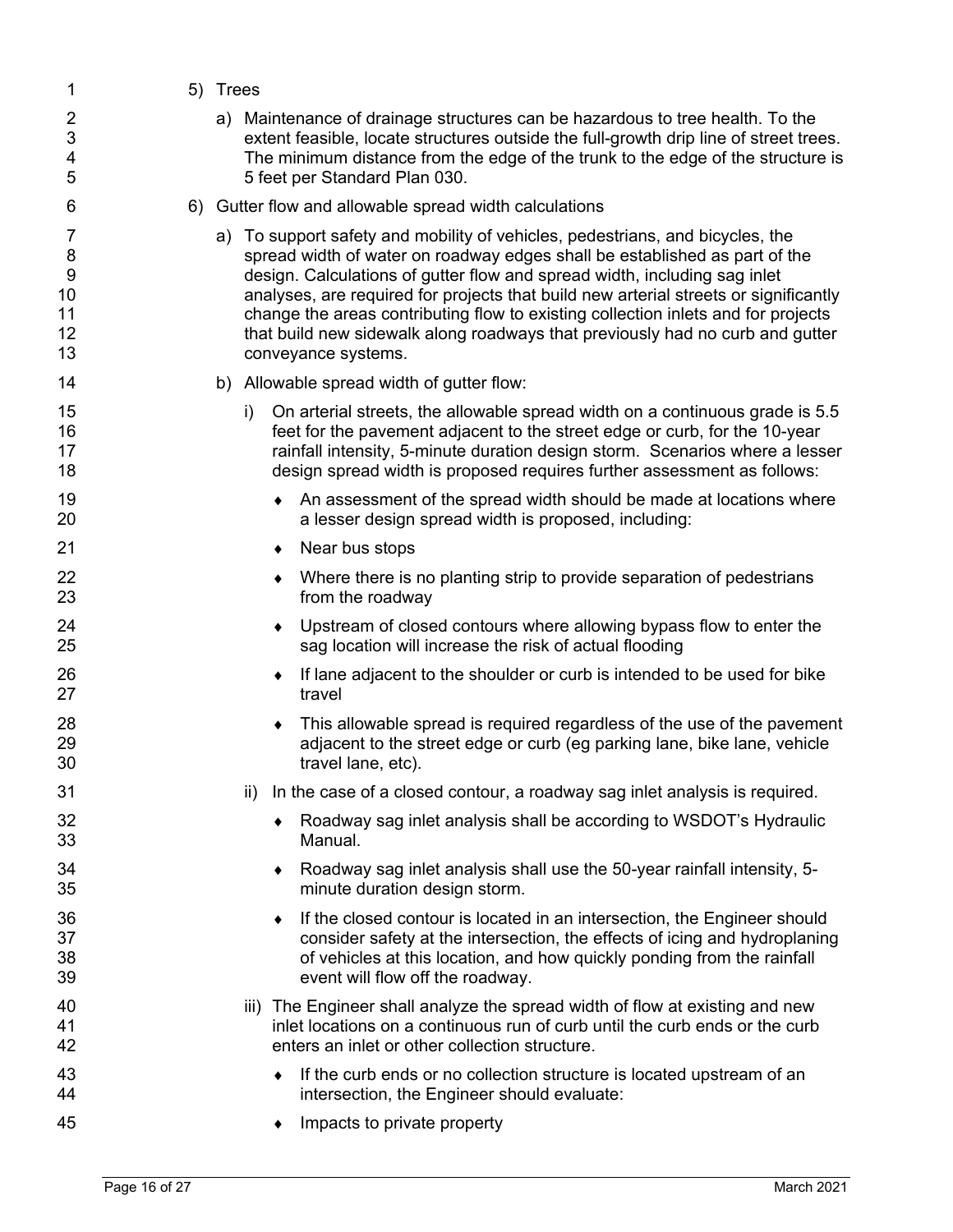| 1                          | Anticipated ponding in the ROW                                                                                                                                                                                                                                                                                                                                                                                    |
|----------------------------|-------------------------------------------------------------------------------------------------------------------------------------------------------------------------------------------------------------------------------------------------------------------------------------------------------------------------------------------------------------------------------------------------------------------|
| 2                          | Impacts to traffic, pedestrian, and bicycle safety in an intersection                                                                                                                                                                                                                                                                                                                                             |
| 3                          | If the next downstream collection point has capacity for flows.                                                                                                                                                                                                                                                                                                                                                   |
| 4<br>5                     | iv) Where use of the allowable spread width is infeasible, the Engineer should<br>evaluate the following drainage elements:                                                                                                                                                                                                                                                                                       |
| 6<br>7                     | c) Longitudinal pavement slope (refer to Streets Illustrated for allowable range of<br>slopes)                                                                                                                                                                                                                                                                                                                    |
| 8<br>9                     | d) Cross or transverse pavement slope (refer to Streets Illustrated for allowable<br>range of slopes)                                                                                                                                                                                                                                                                                                             |
| 10                         | The depth of flow at the edge of the travel lane (maximum of 0.12 feet)<br>e)                                                                                                                                                                                                                                                                                                                                     |
| 11<br>12<br>13<br>14<br>15 | On vehicle traffic lanes greater spread widths may be allowed where traffic<br>volumes and speeds are low. An assessment of the relative risks and cost of<br>various design spread widths may be helpful. SPU has an interest in minimizing<br>new CB infrastructure when street function is not compromised. Exceptions to the<br>allowable spread width must be approved by SPU and the City Traffic Engineer. |
| 16                         | D. Type of CB or Inlet to Use Where                                                                                                                                                                                                                                                                                                                                                                               |
| 17                         | Preference for CBs<br>1)                                                                                                                                                                                                                                                                                                                                                                                          |
| 18<br>19                   | a) CBs provide more reliable drainage pickup and are preferred over inlets.<br>Examples of when installation of an inlet is allowed instead of a CB include:                                                                                                                                                                                                                                                      |
| 20<br>21                   | The existing condition is an inlet and CB system. Refer to Detail 1on the<br>i)<br>drawings at the end of Section VII.                                                                                                                                                                                                                                                                                            |
| 22<br>23                   | Utility interferences prevent the installation of a CB along the curb<br>ii)<br>line. Refer to Detail 2 on the drawings at the end of Section VII.                                                                                                                                                                                                                                                                |
| 24                         | 2) Replacing existing inlets, CBs and connection pipe                                                                                                                                                                                                                                                                                                                                                             |
| 25<br>26<br>27<br>28       | a) Inlets along new curbs must conform with Standard Plan 250 or be replaced.<br>Whenever an inlet is replaced, the connection pipe to the CB must be replaced<br>with new pipe. If SPU determines that the existing CB or CB connection pipe is<br>defective by SPU, it must also be replaced.                                                                                                                   |
| 29                         | 3) Standard CB installation                                                                                                                                                                                                                                                                                                                                                                                       |
| 30<br>31                   | a) Standard CB installation within the street shall be in accordance with Standard<br>Plan. 240D, which has a vaned grate and through curb opening.                                                                                                                                                                                                                                                               |
| 32                         | b) Typical design variations and exceptions include the following:                                                                                                                                                                                                                                                                                                                                                |
| 33                         | Type 242B installation:<br>i)                                                                                                                                                                                                                                                                                                                                                                                     |
| 34                         | To accommodate locating other shallow utilities behind the curb                                                                                                                                                                                                                                                                                                                                                   |
| 35                         | To avoid a top slab within the pavement                                                                                                                                                                                                                                                                                                                                                                           |
| 36<br>37                   | Type 240A installation when inlets provide the open grated surface and the<br>ii)<br>CB has a solid lid                                                                                                                                                                                                                                                                                                           |
| 38<br>39<br>40             | iii) Type 240C or type 242A installations that do not have a through curb<br>opening, when the structure is not at a curb or the curb height is less than 4<br>inches                                                                                                                                                                                                                                             |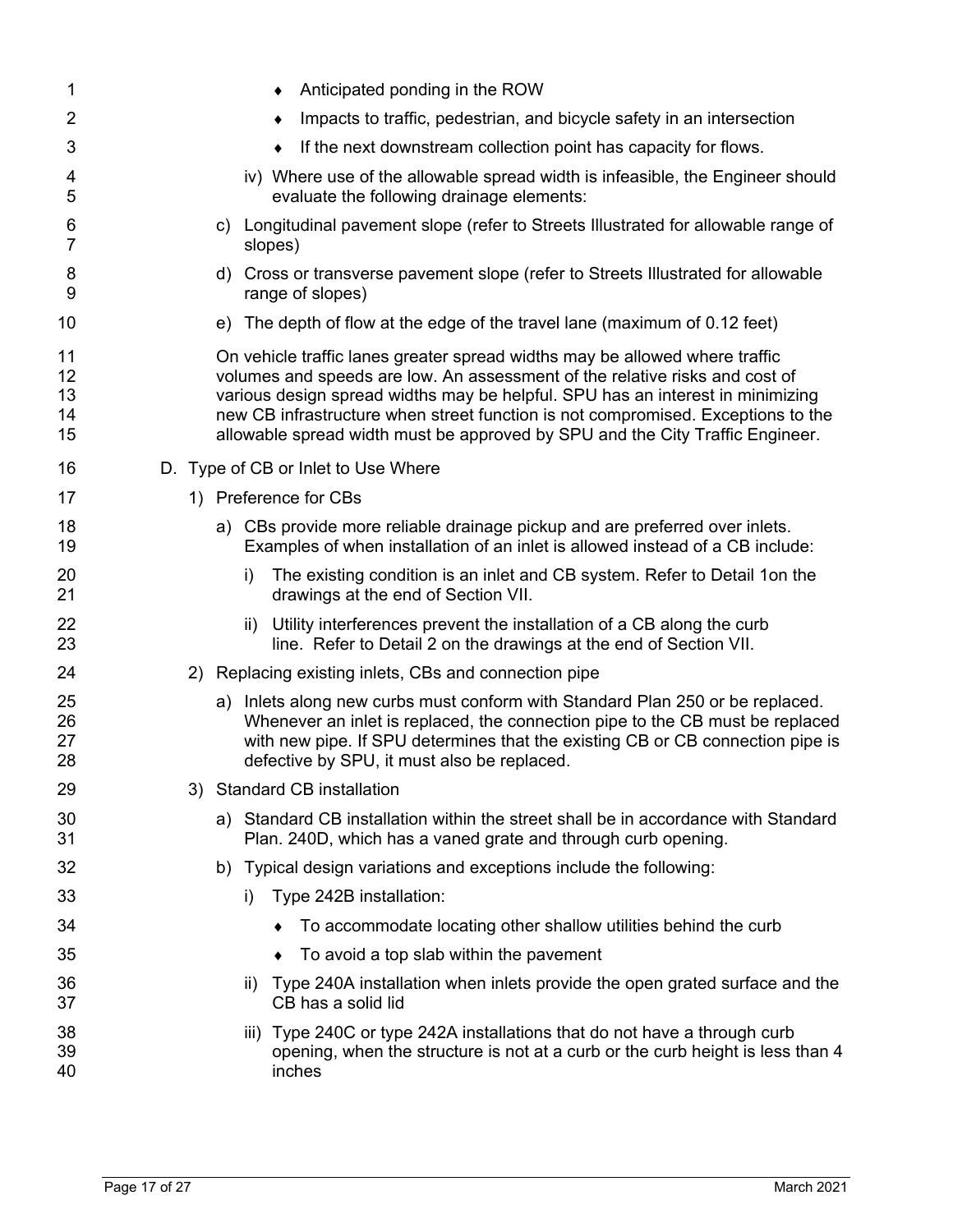| 1                        | 4) Standard Inlet Installation                                                                                                                                                                                                                                                                                                |
|--------------------------|-------------------------------------------------------------------------------------------------------------------------------------------------------------------------------------------------------------------------------------------------------------------------------------------------------------------------------|
| 2<br>3<br>4              | a) Install standard inlets within the street per Standard Plan 250B, which has a<br>vaned grate and through curb opening. Use type 250A when the structure is not<br>at a curb or the curb height is less than 4 inches.                                                                                                      |
| 5                        | 5) At curb bulbs                                                                                                                                                                                                                                                                                                              |
| 6<br>$\overline{7}$<br>8 | a) For curb bulbs, refer to Detail 4 on the drawing at the end of Section VII. Locate<br>a Standard Plan 240 CB no farther up-gradient than 1.5 feet from the PC or PT<br>of the curb bulb.                                                                                                                                   |
| 9<br>10                  | b) Use a Standard Plan 250 inlet when the existing condition is an inlet and CB<br>system and:                                                                                                                                                                                                                                |
| 11                       | The location is not a closed contour low point or a minor low point.<br>i)                                                                                                                                                                                                                                                    |
| 12<br>13                 | The inlet connection pipe can be placed at a minimum slope of 5% with an<br>ii)<br>invert at the CB 2-inches minimum above the outlet pipe invert.                                                                                                                                                                            |
| 14<br>15                 | iii) Either an existing CB in good condition or a new type 240A CB is located in<br>the roadway.                                                                                                                                                                                                                              |
| 16                       | 6) Closed Contour Low Points                                                                                                                                                                                                                                                                                                  |
| 17<br>18                 | a) At closed contour low points, two independently connected CBs are required in<br>order to minimize the following:                                                                                                                                                                                                          |
| 19                       | Street flooding caused by plugging of the CB or inlet<br>i)                                                                                                                                                                                                                                                                   |
| 20                       | Drainage runoff overtopping the curb<br>ii)                                                                                                                                                                                                                                                                                   |
| 21                       | iii) Private property damage                                                                                                                                                                                                                                                                                                  |
| 22<br>23                 | b) At most locations, the second CB is located on the opposite side of the street.<br>Refer to Detail 3 on the drawings at the end of Section VII.                                                                                                                                                                            |
| 24                       | 7) Alleys                                                                                                                                                                                                                                                                                                                     |
| 25                       | a) In alleys, use a Standard Plan 241 catch basin.                                                                                                                                                                                                                                                                            |
| 26                       | 8) Elevated Structures                                                                                                                                                                                                                                                                                                        |
| 27<br>28<br>29<br>30     | a) For all elevated structures, consult with SPU about the requirements early in<br>the design process. If drains are required on a bridge, install per Standard Plan<br>290 with a grate per Standard Plan 265. New bridge downspouts shall have a<br>minimum pipe diameter of 6 inches and a minimum bend radius of 4 feet. |
| 31                       | 9) Non-Standard Installations Within Shallow Ditch and Culvert System                                                                                                                                                                                                                                                         |
| 32<br>33<br>34           | a) For non-standard installations within the shallow ditch and culvert system,<br>consult with SPU about the requirements early in the design process. Design<br>variations, allowed at the discretion of SPU, include the following:                                                                                         |
| 35<br>36                 | Replacing all existing sand boxes within the project area with either a CB or<br>i)<br>a junction box, depending on the function                                                                                                                                                                                              |
| 37<br>38                 | Grading and defining depression lines to reduce the number of structures<br>ii)<br>needed                                                                                                                                                                                                                                     |
| 39<br>40<br>41           | iii) CB to CB connections along the culvert. This avoids offset CBs that require<br>a junction box because a tee connection to the existing shallow culvert is<br>infeasible                                                                                                                                                  |
| 42                       | iv) Eliminating the trap when connecting CB to CB                                                                                                                                                                                                                                                                             |
| 43                       | Installing a Standard Plan 241 CB with a vane grate within the roadway<br>V)                                                                                                                                                                                                                                                  |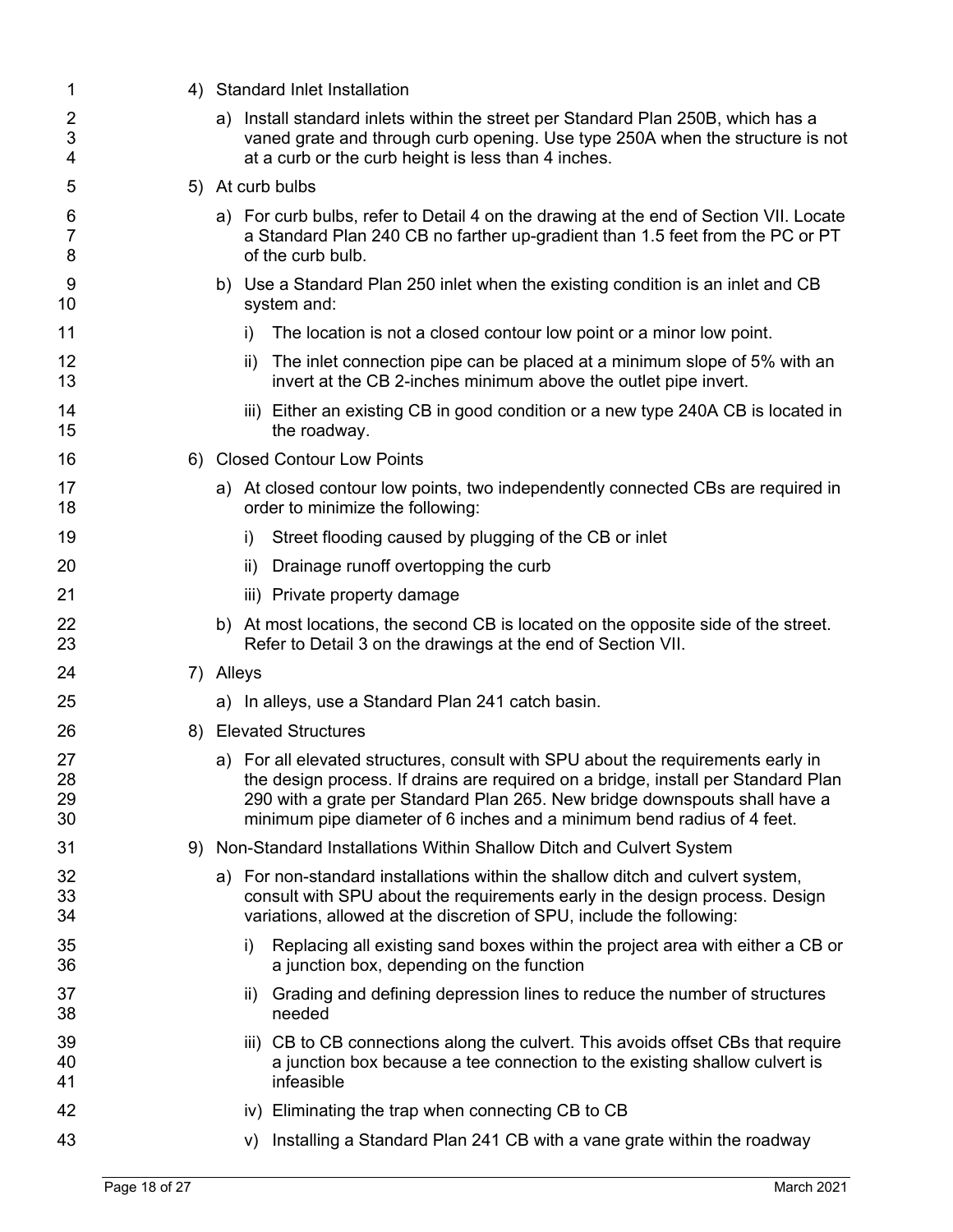| 1<br>$\overline{2}$        | vi) Reducing or eliminating riser sections, if the street surface is flat enough to<br>allow adjustment of the casting with a reduced riser                                                                                                                                                                                                                           |
|----------------------------|-----------------------------------------------------------------------------------------------------------------------------------------------------------------------------------------------------------------------------------------------------------------------------------------------------------------------------------------------------------------------|
| 3                          | vii) Inverted frames to reduce the height of the casting                                                                                                                                                                                                                                                                                                              |
| 4                          | viii) Situation specific designs of shallow structures                                                                                                                                                                                                                                                                                                                |
| 5                          | 10) Other Non-Standard Installations                                                                                                                                                                                                                                                                                                                                  |
| 6<br>7<br>8                | a) Other non-standard installations and modified structures may be approved if<br>SPU agrees that grading to eliminate the need is infeasible. Structures will be<br>individually reviewed, using the following criteria:                                                                                                                                             |
| 9                          | The non-standard structure has the following attributes:<br>i)                                                                                                                                                                                                                                                                                                        |
| 10                         | Is accessible and maintainable                                                                                                                                                                                                                                                                                                                                        |
| 11                         | Does not result in an increased risk of flooding                                                                                                                                                                                                                                                                                                                      |
| 12                         | Is ADA compliant<br>٠                                                                                                                                                                                                                                                                                                                                                 |
| 13                         | Within the roadway, consider in the following order:<br>ii)                                                                                                                                                                                                                                                                                                           |
| 14<br>15                   | Use of one or two smaller standard structures to increase storage<br>volume (e.g., Standard Plan 241 with vaned grate).                                                                                                                                                                                                                                               |
| 16<br>17                   | A modified shallower CB that has a standard grate, the maximum sump<br>possible and a trap (detail required)                                                                                                                                                                                                                                                          |
| 18                         | iii) Behind the curb installations will be evaluated in the following order:                                                                                                                                                                                                                                                                                          |
| 19                         | Depression line to an inlet connected to existing CB.<br>٠                                                                                                                                                                                                                                                                                                            |
| 20                         | Depression line to CB and connection to main.                                                                                                                                                                                                                                                                                                                         |
| 21<br>22                   | Trench grates will be approved only if there is no infrastructure available<br>for CB connection.                                                                                                                                                                                                                                                                     |
| 23                         | E. Inlet and CB Connection Pipes                                                                                                                                                                                                                                                                                                                                      |
| 24                         | 1) Sizing                                                                                                                                                                                                                                                                                                                                                             |
| 25<br>26<br>27             | a) Standard size for inlet connection and CB connection pipes standard size is 8-<br>inch diameter. Design variations, allowed at the discretion of SPU, include the<br>following:                                                                                                                                                                                    |
| 28<br>29                   | When the CB is being connected to a 10-inch-diameter or smaller combined<br>i)<br>sewer, use a 6-inch-diameter pipe.                                                                                                                                                                                                                                                  |
| 30<br>31<br>32<br>33<br>34 | Allowing a variance to reconnect to an existing 6-inch-diameter connection<br>ii)<br>pipe in good condition, rather than replacing the pipe all the way to the<br>mainline. Use a 6-inch-diameter pipe and a flexible gasketed coupling with<br>stainless steel shielding. Connecting new 8-inch-diameter pipe to an<br>existing 6-inch-diameter pipe is not allowed. |
| 35                         | iii) Installing a 6-inch-diameter pipe when collecting sidewalk drainage only.                                                                                                                                                                                                                                                                                        |
| 36                         | <b>Inlet Connections</b><br>2)                                                                                                                                                                                                                                                                                                                                        |
| 37                         | Inlet connections must be straight and conform with the following specifications:<br>a)                                                                                                                                                                                                                                                                               |
| 38                         | Placed at a minimum slope of 5%<br>i)                                                                                                                                                                                                                                                                                                                                 |
| 39                         | A maximum length of 50 feet<br>ii)                                                                                                                                                                                                                                                                                                                                    |
| 40                         | An invert at the CB that is at least 2 inches above the invert for the outlet<br>iii)                                                                                                                                                                                                                                                                                 |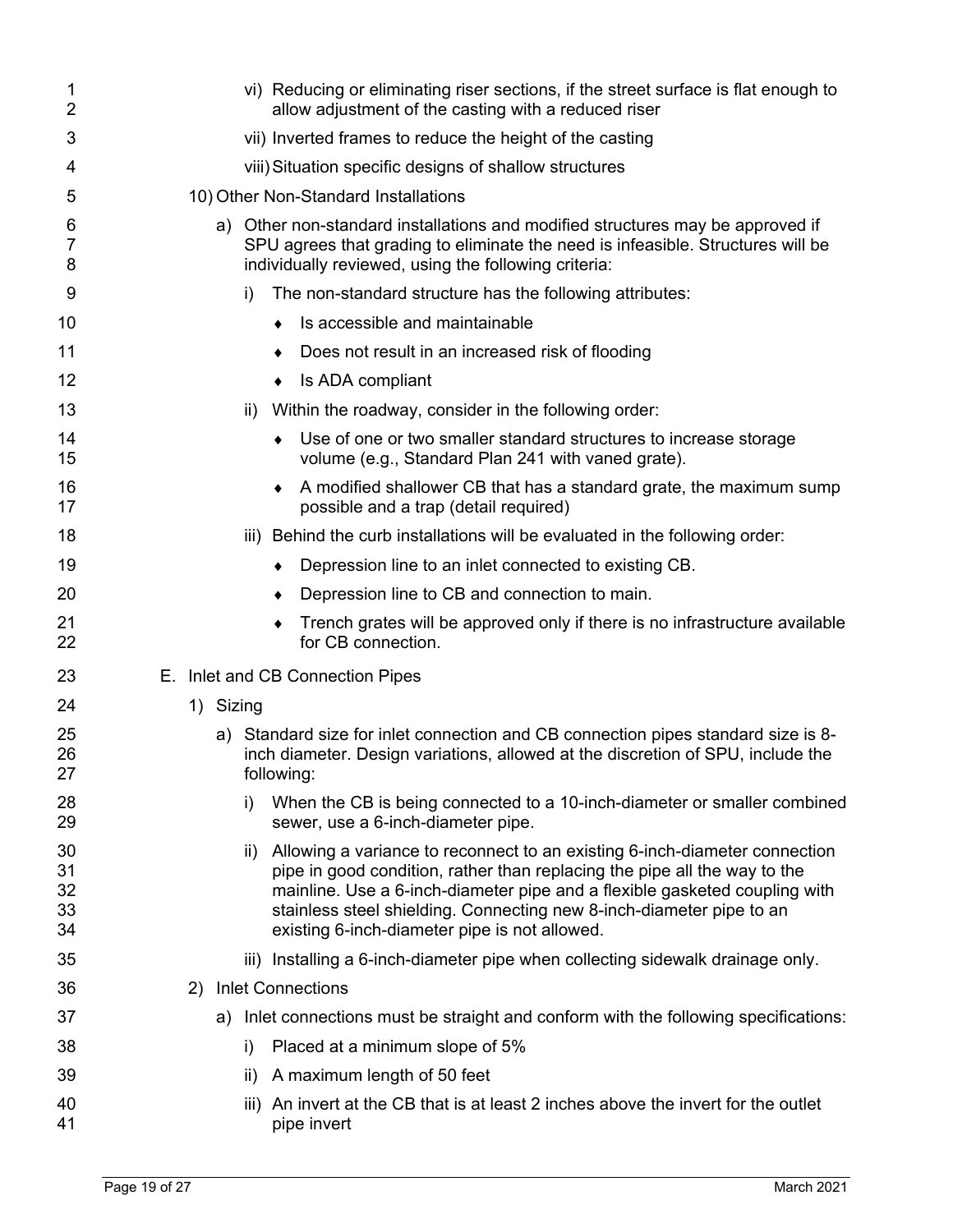| 1<br>$\overline{2}$  |           | b) Inlets must connect to a CB. Direct connection to a mainline must be made<br>from a structure with a sump and outlet trap.                                                                                                                                                                          |
|----------------------|-----------|--------------------------------------------------------------------------------------------------------------------------------------------------------------------------------------------------------------------------------------------------------------------------------------------------------|
| 3                    |           | 3) Outlet Location and Orientation                                                                                                                                                                                                                                                                     |
| 4<br>5<br>6<br>7     |           | a) Refer to Standard Plans 240, 242, 250 and 261 for allowable location and<br>orientation of outlets from structures. Pipe must be oriented to allow tool access<br>utilizing the length of the casting opening, and traps must be below the casting,<br>so they can be reached.                      |
| 8                    |           | 4) CB Connections                                                                                                                                                                                                                                                                                      |
| 9<br>10<br>11<br>12  |           | a) CB connections must be placed at a minimum slope of 2% and a maximum<br>slope of 100% slope. Horizontal and vertical bends are expected, but shall not<br>exceed 221/ <sub>2</sub> degrees in a single fitting. A straight pipe section of at least 1 foot<br>minimum is required between fittings. |
| 13                   |           | 5) Connection pipe material                                                                                                                                                                                                                                                                            |
| 14<br>15<br>16<br>17 |           | a) Connections shall be ductile iron (DIP). Refer to standard construction<br>notes "Drainage CB and Inlet Notes" (docx) and Standard Specifications for<br>Municipal Construction . Design variations, allowed at the discretion of SPU,<br>include the following:                                    |
| 18<br>19             |           | Use of a non-metallic pipe when site conditions include corrosive soils or<br>i)<br>other corrosion source.                                                                                                                                                                                            |
| 20<br>21             |           | Evaluating matching the existing pipe material when coupling to an existing<br>ii)<br>pipe to remain.                                                                                                                                                                                                  |
| 22                   |           | 6) Connecting to the mainline pipe                                                                                                                                                                                                                                                                     |
| 23<br>24             |           | a) Connections to a new mainline pipe must be by manufactured tee unless one of<br>the following attributes applies to the new mainline:                                                                                                                                                               |
| 25                   |           | Diameter of a least 24 inches<br>i)                                                                                                                                                                                                                                                                    |
| 26                   |           | Reinforced concrete pipe (RCP)<br>ii)                                                                                                                                                                                                                                                                  |
| 27<br>28<br>29<br>30 |           | b) For information on allowable connections and procedures for connections to<br>existing mainline pipe, refer to Core Tap Procedures for Storm and Sewer<br>Mains. Connections to maintenance holes are non-standard and will be<br>evaluated by SPU on a case-by-case basis.                         |
| 31                   | $\bigcap$ | Shallow street culvert connections                                                                                                                                                                                                                                                                     |
| 32<br>33             |           | a) When it is infeasible to install a tee on the existing culvert above the springline,<br>connect to shallow street culverts with a junction box.                                                                                                                                                     |
| 34                   |           | 8) Ditch connections                                                                                                                                                                                                                                                                                   |
| 35<br>36             |           | a) Connections to a ditch must be tapered to match the ditch grading and may<br>require armoring to prevent erosion.                                                                                                                                                                                   |
| 37                   |           | 9) Plan submittal requirements                                                                                                                                                                                                                                                                         |
| 38<br>39             |           | a) Provide station and offset to staking point at face of curb for CBs and inlets per<br>Standard Plan 260a.                                                                                                                                                                                           |
| 40<br>41<br>42       |           | b) Profiles are not required for inlet or CB connection pipes, except to show known<br>conflicts or non-standard laying conditions, or connections to mainlines. The<br>standards allow for some field adjustment.                                                                                     |
| 43<br>44             |           | c) Call out to provide polyethylene foam protection when clearances are less than<br>6 inches.                                                                                                                                                                                                         |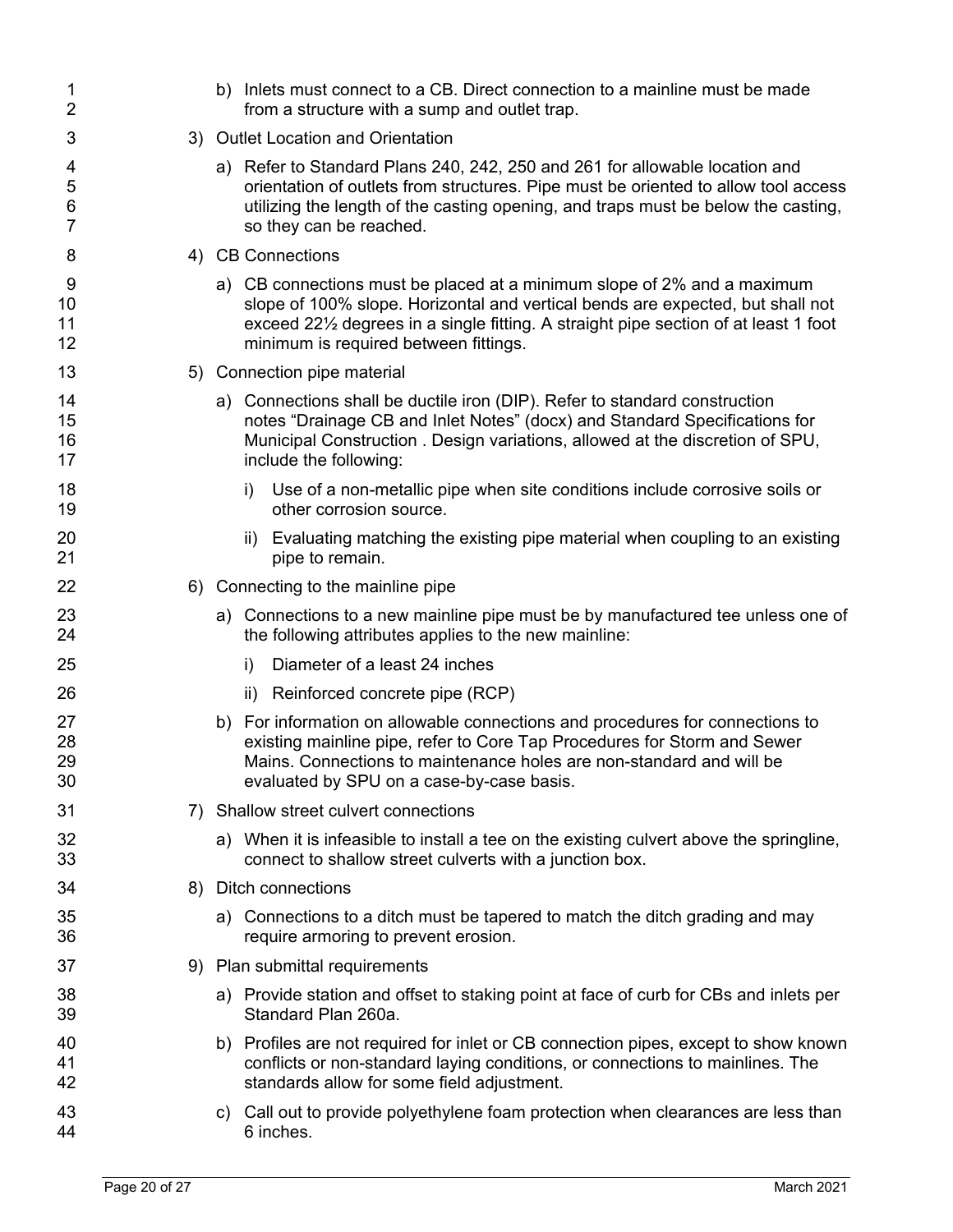| 1                        |  | d) Call out measured lengths per Standard Plan 010.                                                                                                                                                                                                                                                                                                                                              |
|--------------------------|--|--------------------------------------------------------------------------------------------------------------------------------------------------------------------------------------------------------------------------------------------------------------------------------------------------------------------------------------------------------------------------------------------------|
| 2                        |  | F. Mainlines - Pipe Storm Drains (PSD)                                                                                                                                                                                                                                                                                                                                                           |
| 3                        |  | 1) Standard location                                                                                                                                                                                                                                                                                                                                                                             |
| 4<br>5<br>6              |  | a) Locate storm drains in the standard location, 7 feet south or west of the right-of-<br>way centerline, as shown in Standard Plan 030. Alternative alignments require<br>approval by SPU and SDOT.                                                                                                                                                                                             |
| 7                        |  | 2) Sizing                                                                                                                                                                                                                                                                                                                                                                                        |
| 8<br>9<br>10<br>11<br>12 |  | a) Storm drains must be designed for full gravity peak flow with a 4% annual<br>probability (25-year recurrence) for existing and anticipated loads. The<br>hydraulic grade line (HGL) for that peak flow must stay a minimum of 4-feet<br>below the rim of all drainage structures and a minimum of 3-feet below the<br>lowest elevation served by gravity flow on adjacent private properties. |
| 13<br>14<br>15           |  | b) For more information on requirements for hydrologic analysis, including tidal<br>and lake backwater constraints, refer to Appendix F to the Stormwater Manual<br>Hydrologic Analysis and Design.                                                                                                                                                                                              |
| 16                       |  | c) PSDs must be a minimum of 12 inches in diameter.                                                                                                                                                                                                                                                                                                                                              |
| 17                       |  | 3) Pipe slope                                                                                                                                                                                                                                                                                                                                                                                    |
| 18<br>19<br>20           |  | a) Pipe slope shall generally follow the surface topography at a standard depth of<br>cover of 6-feet. Desired minimum pipe slope is 1%. Typical exceptions include<br>the following:                                                                                                                                                                                                            |
| 21                       |  | Downstream system is deeper or shallower than 6 feet.<br>i)                                                                                                                                                                                                                                                                                                                                      |
| 22                       |  | Surface topography is flat, and pipe slope is 0.5%.<br>ii)                                                                                                                                                                                                                                                                                                                                       |
| 23                       |  | iii) Connection cannot be made unless pipe slope is less than 0.5%                                                                                                                                                                                                                                                                                                                               |
| 24                       |  | 4) Minimum velocity                                                                                                                                                                                                                                                                                                                                                                              |
| 25<br>26<br>27           |  | a) Required minimum velocity is 3 feet per second (fps). If velocity exceeds 20<br>fps, energy dissipation in the downstream maintenance hole (MH) is required to<br>minimize hydraulic jumps.                                                                                                                                                                                                   |
| 28                       |  | 5) Pipe material                                                                                                                                                                                                                                                                                                                                                                                 |
| 29<br>30<br>31           |  | a) Pipe material will be as approved by SPU, most typically ductile iron pipe. Refer<br>to standard construction notes "SPU Mainline and Detention Pipe<br>Notes" (docx) and Standard Specifications for Municipal Construction.                                                                                                                                                                 |
| 32                       |  | 6) Plan submittal requirements                                                                                                                                                                                                                                                                                                                                                                   |
| 33<br>34                 |  | a) On pipeline profiles, calculate and show the invert elevations at MHs by<br>projecting the pipe slopes to the center of the structure.                                                                                                                                                                                                                                                        |
| 35                       |  | b) Call out measured lengths per Standard Plan 010.                                                                                                                                                                                                                                                                                                                                              |
| 36                       |  | c) Show the HGL on the profile, if the pipe is surcharged.                                                                                                                                                                                                                                                                                                                                       |
| 37                       |  | Provide notes documenting hydrologic and hydraulic design assumptions.<br>d)                                                                                                                                                                                                                                                                                                                     |
| 38                       |  | e) Provide a drainage report documenting all calculations.                                                                                                                                                                                                                                                                                                                                       |
| 39                       |  | G. Maintenance Holes                                                                                                                                                                                                                                                                                                                                                                             |
| 40                       |  | 1) Where maintenance holes are required                                                                                                                                                                                                                                                                                                                                                          |
| 41                       |  | a) Maintenance holes (MH) are required in the following locations:                                                                                                                                                                                                                                                                                                                               |
| 42                       |  | Every 375-feet<br>i)                                                                                                                                                                                                                                                                                                                                                                             |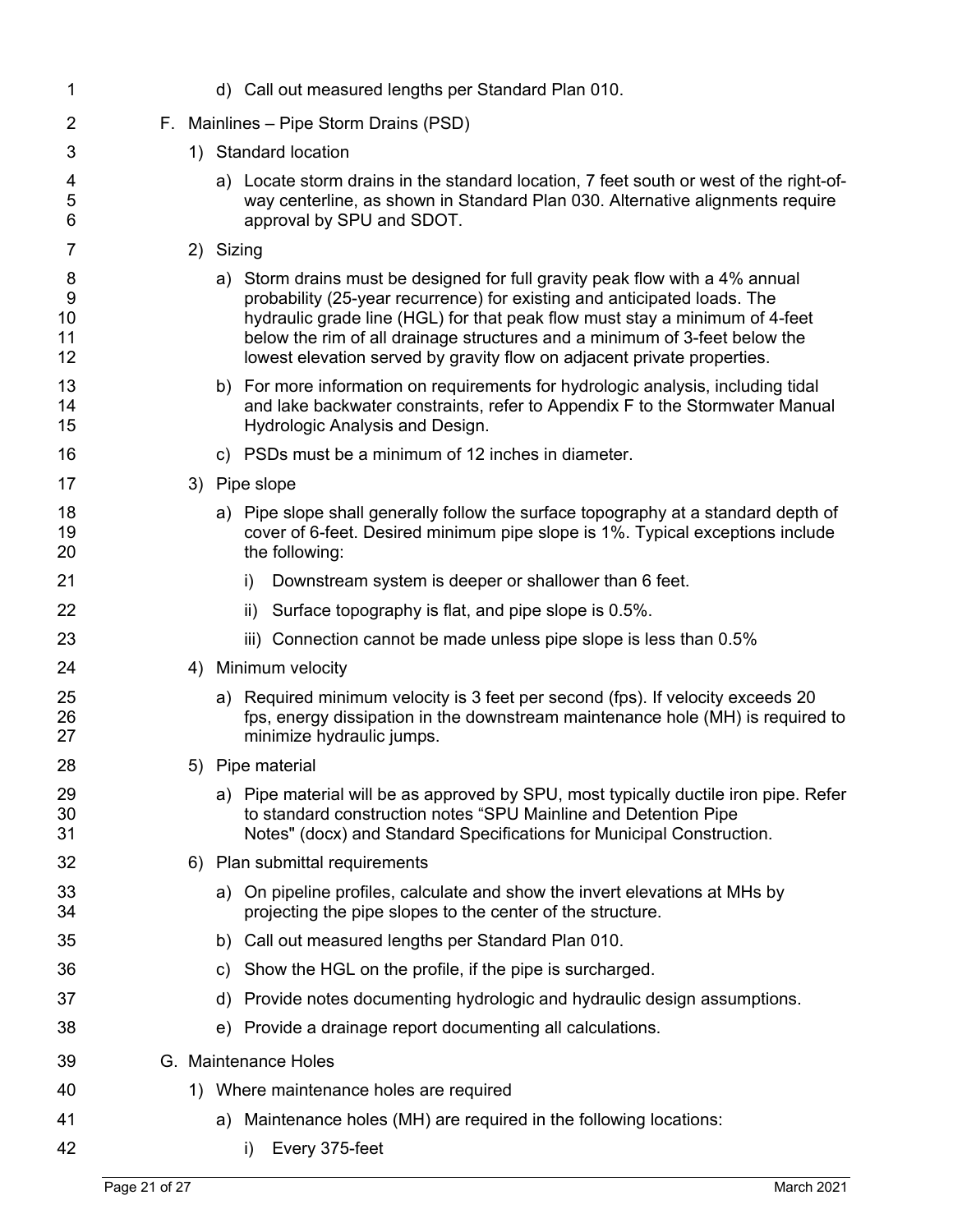| 1              | ii) At intersecting streets for future extensions                                                                                                                                      |
|----------------|----------------------------------------------------------------------------------------------------------------------------------------------------------------------------------------|
| $\overline{2}$ | At pipe ends<br>iii)                                                                                                                                                                   |
| 3              | iv) At pipe junctions                                                                                                                                                                  |
| 4              | v) At grade breaks                                                                                                                                                                     |
| 5              | vi) Where horizontal alignment changes                                                                                                                                                 |
| 6              | Design variations, allowed at the discretion of SPU, include the following:<br>b)                                                                                                      |
| 7<br>8         | Setting a MH on the smaller pipe within 30 feet of the connection when the<br>i)<br>connection is to a very large diameter PSD.                                                        |
| 9              | Not requiring a MH if any of the following apply:<br>ii)                                                                                                                               |
| 10<br>11       | • At an end of pipe that is less than 100 feet in length, especially if a<br>future extension is anticipated                                                                           |
| 12<br>13       | • For a single vertical or single horizontal bend no greater than $22\frac{1}{2}$<br>degrees between MHs.                                                                              |
| 14             | If the MH spacing requirement results in difficult access to the MH.                                                                                                                   |
| 15             | 2) Match pipe crowns                                                                                                                                                                   |
| 16<br>17<br>18 | a) Pipe crowns must match at MHs. For details on MHs, refer to Standard Plans<br>204 through 212. For standard installations, use Type A, unless the pipeline is<br>too shallow.       |
| 19             | 3) Drop connections                                                                                                                                                                    |
| 20<br>21<br>22 | a) Drop connections may be approved when SPU agrees that the slope or depth<br>makes matching the pipe crowns infeasible. For inside drop connections, refer<br>to Standard Plan 233b. |
| 23             | 4) Sizing                                                                                                                                                                              |
| 24             | a) For information on MH sizing, see maintenance hole selection (pdf).                                                                                                                 |
| 25             | H. Detention Pipe and Flow Control Structures                                                                                                                                          |
| 26             | 1) Detention pipe standards                                                                                                                                                            |
| 27<br>28       | a) Detention facilities shall conform to Standard Plan 270 Flow Control Structure<br>with Detention Pipe.                                                                              |
| 29             | 2) Locating detention and flow control structures                                                                                                                                      |
| 30<br>31       | a) Locate detention facilities to minimize traffic impacts during maintenance,<br>including:                                                                                           |
| 32             | Locate off arterials, when feasible.<br>i)                                                                                                                                             |
| 33<br>34       | Locate MHs to allow a single lane closure during inspection or maintenance<br>ii)<br>of the structure.                                                                                 |
| 35<br>36       | b) Connect the flow control structure to a MH on the mainline. When possible, use<br>and rechannel an existing MH.                                                                     |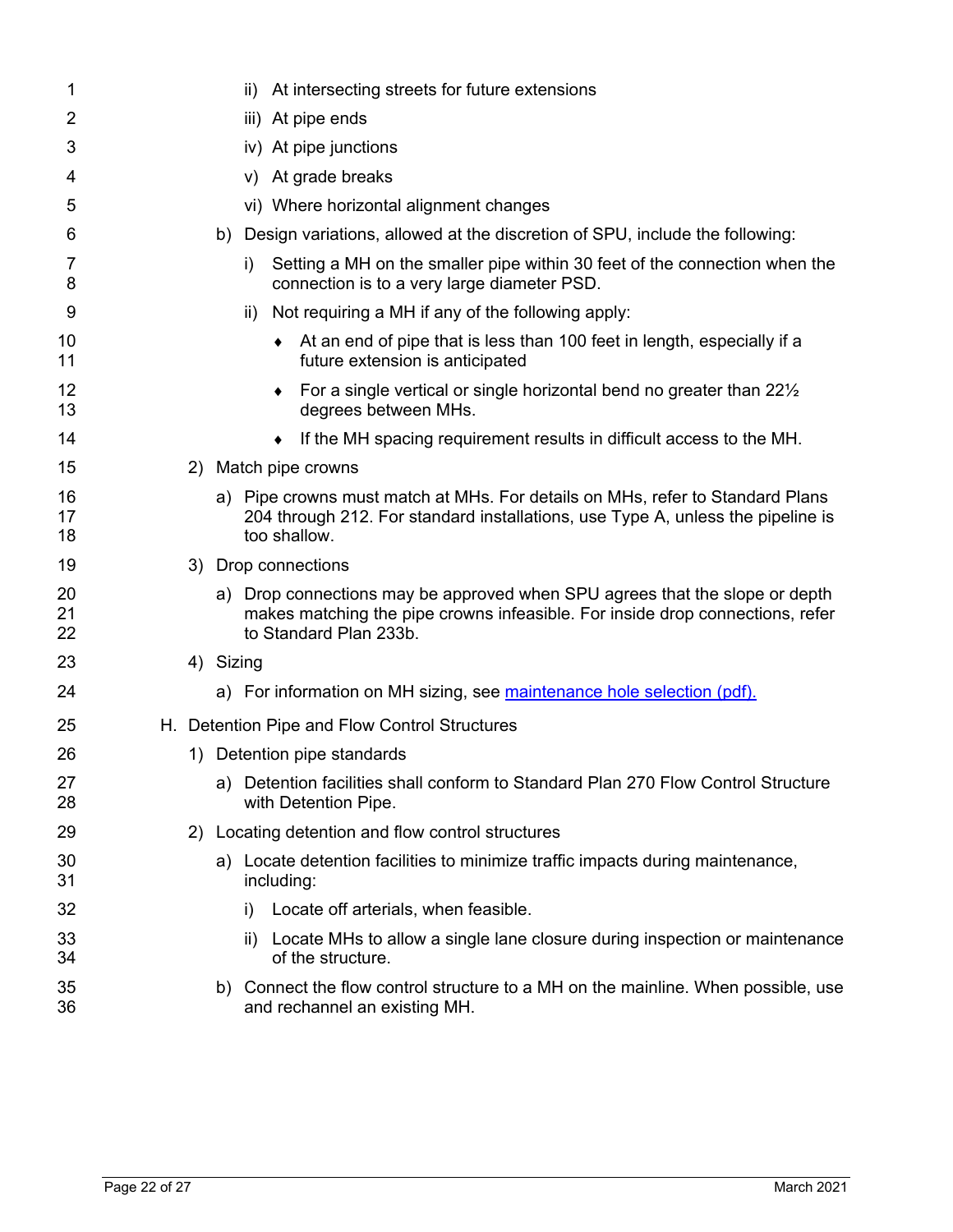| 1                                  |    | 3) Detention pipe material                                                                                                                                                                                                                                                                                                                                                                                    |
|------------------------------------|----|---------------------------------------------------------------------------------------------------------------------------------------------------------------------------------------------------------------------------------------------------------------------------------------------------------------------------------------------------------------------------------------------------------------|
| $\overline{2}$<br>3<br>4<br>5<br>6 |    | a) Detention pipe material will be as approved by SPU, typically DIP or RCP.<br>Polypropylene or steel reinforced polyethylene will be allowed if pavement<br>restoration can be delayed for 30 days after installation to allow for flexible pipe<br>testing. Refer to standard construction notes "SPU Mainline and Detention Pipe<br>Notes" (docx) and Standard Specifications for Municipal Construction. |
| 7                                  |    | 4) Plan submittal requirements                                                                                                                                                                                                                                                                                                                                                                                |
| 8                                  |    | a) Detention pipe profile                                                                                                                                                                                                                                                                                                                                                                                     |
| 9                                  |    | b) Detail of the flow control structure                                                                                                                                                                                                                                                                                                                                                                       |
| 10<br>11                           |    | c) Notes with the detail documenting the major hydrologic and hydraulic design<br>assumptions                                                                                                                                                                                                                                                                                                                 |
| 12                                 |    | d) Drainage report documenting all detention calculations                                                                                                                                                                                                                                                                                                                                                     |
| 13                                 | L. | <b>Culverts and Ditches</b>                                                                                                                                                                                                                                                                                                                                                                                   |
| 14<br>15<br>16                     |    | 1) Within the informal ditch and culvert system, the City does not generally allow the<br>filling of a ditch in the street right-of-way. Refer to Policy DWW-205 Ditch<br>Replacement.                                                                                                                                                                                                                        |
| 17<br>18<br>19                     |    | 2) Any existing culvert pipe with less than 2 feet of cover under the hard surface of a<br>project's proposed roadway hard surface or concrete sidewalk (Standard Plan 420)<br>must be replaced, unless the existing culvert pipe has the following attributes:                                                                                                                                               |
| 20                                 |    | a) Consists of Ductile Iron Pipe (DIP)                                                                                                                                                                                                                                                                                                                                                                        |
| 21<br>22                           |    | b) Has sufficient capacity. See SMC 22.805.020.H (Ensure Sufficient Capacity)<br>and Section IV of this rule for sufficient capacity determination.                                                                                                                                                                                                                                                           |
| 23<br>24                           |    | 3) Culverts on fish-bearing creeks or streams, even with intermittent flows, are not<br>addressed in this rule.                                                                                                                                                                                                                                                                                               |
| 25                                 |    | 4) Sizing culverts                                                                                                                                                                                                                                                                                                                                                                                            |
| 26<br>27<br>28<br>29<br>30         |    | a) When replacing an existing roadside ditch with a culvert, size the new roadside<br>culvert to maintain the capacity of the existing ditch. Culverts must have a<br>minimum diameter of 12 inches, or if connecting to an existing culvert larger<br>than 12 inches in diameter the diameter of the new culvert must match that of<br>the existing larger culvert size.                                     |
| 31<br>32                           |    | b) When replacing an existing culvert, the new culvert must at a minimum match<br>the existing culvert size.                                                                                                                                                                                                                                                                                                  |
| 33                                 |    | 5) Culvert pipe material                                                                                                                                                                                                                                                                                                                                                                                      |
| 34<br>35                           |    | a) For culverts, use ductile iron pipe with Class D bedding. Alternative materials<br>may be approved by SPU when pipe cover is greater than 2 feet.                                                                                                                                                                                                                                                          |
| 36<br>37                           |    |                                                                                                                                                                                                                                                                                                                                                                                                               |
|                                    |    |                                                                                                                                                                                                                                                                                                                                                                                                               |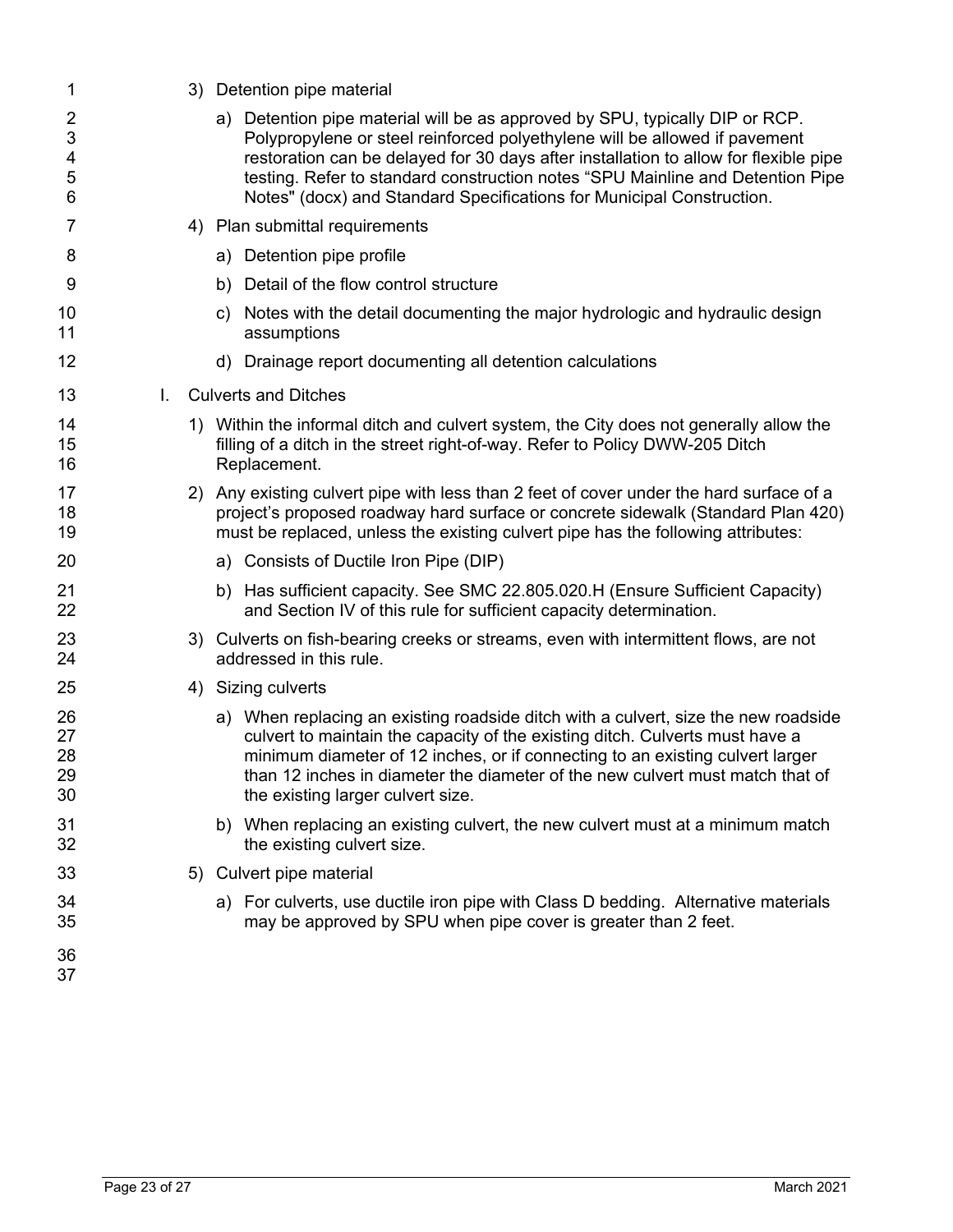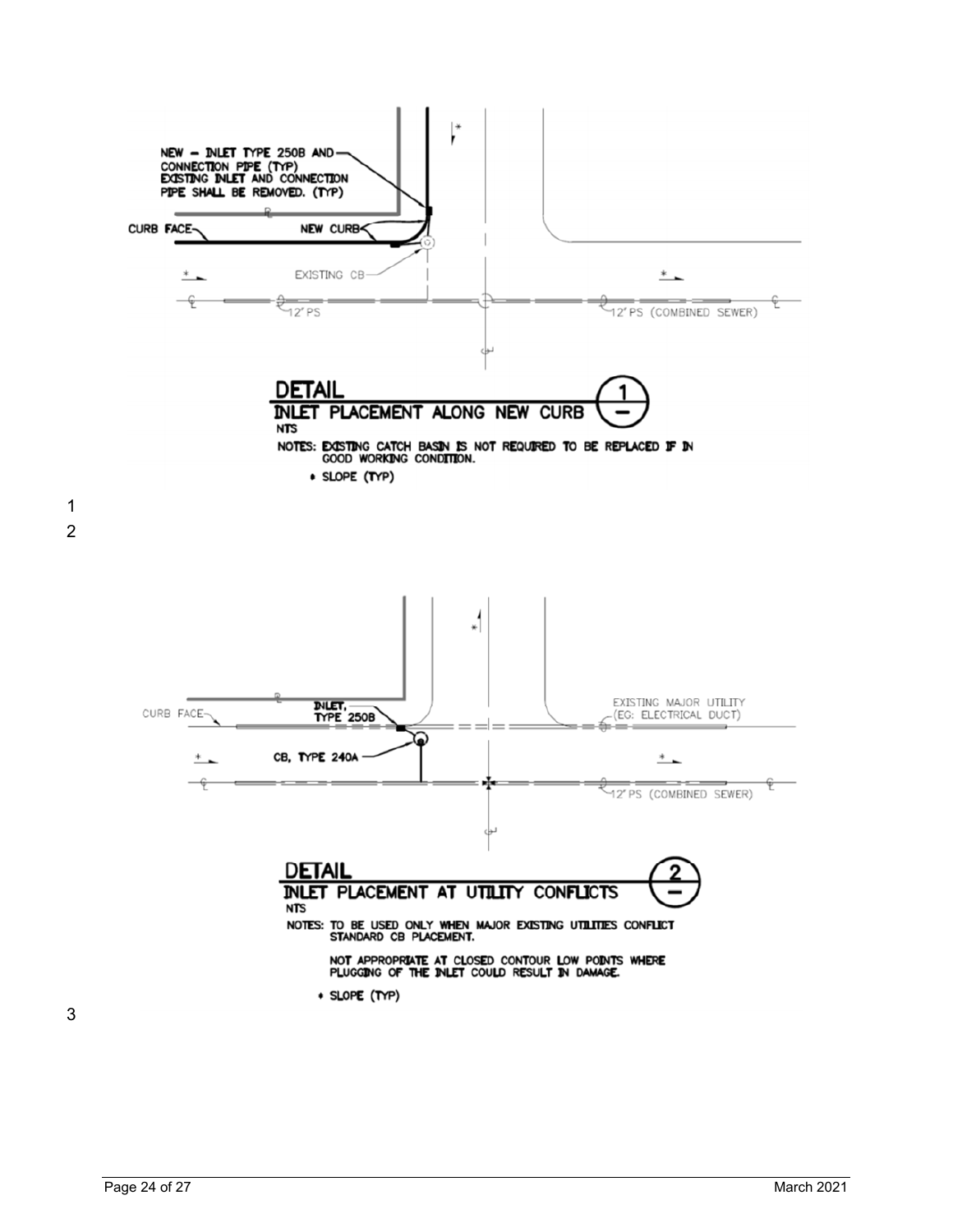

1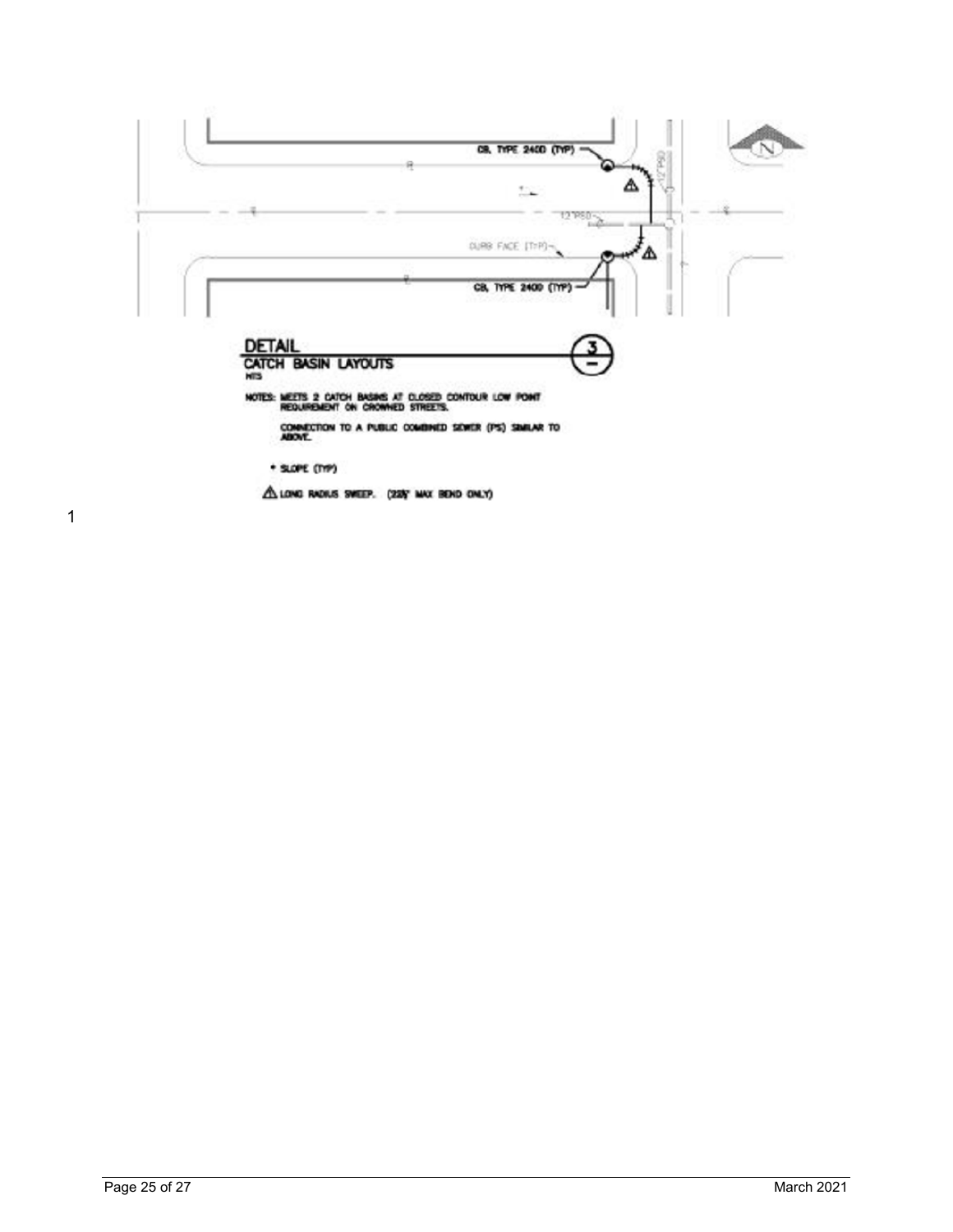